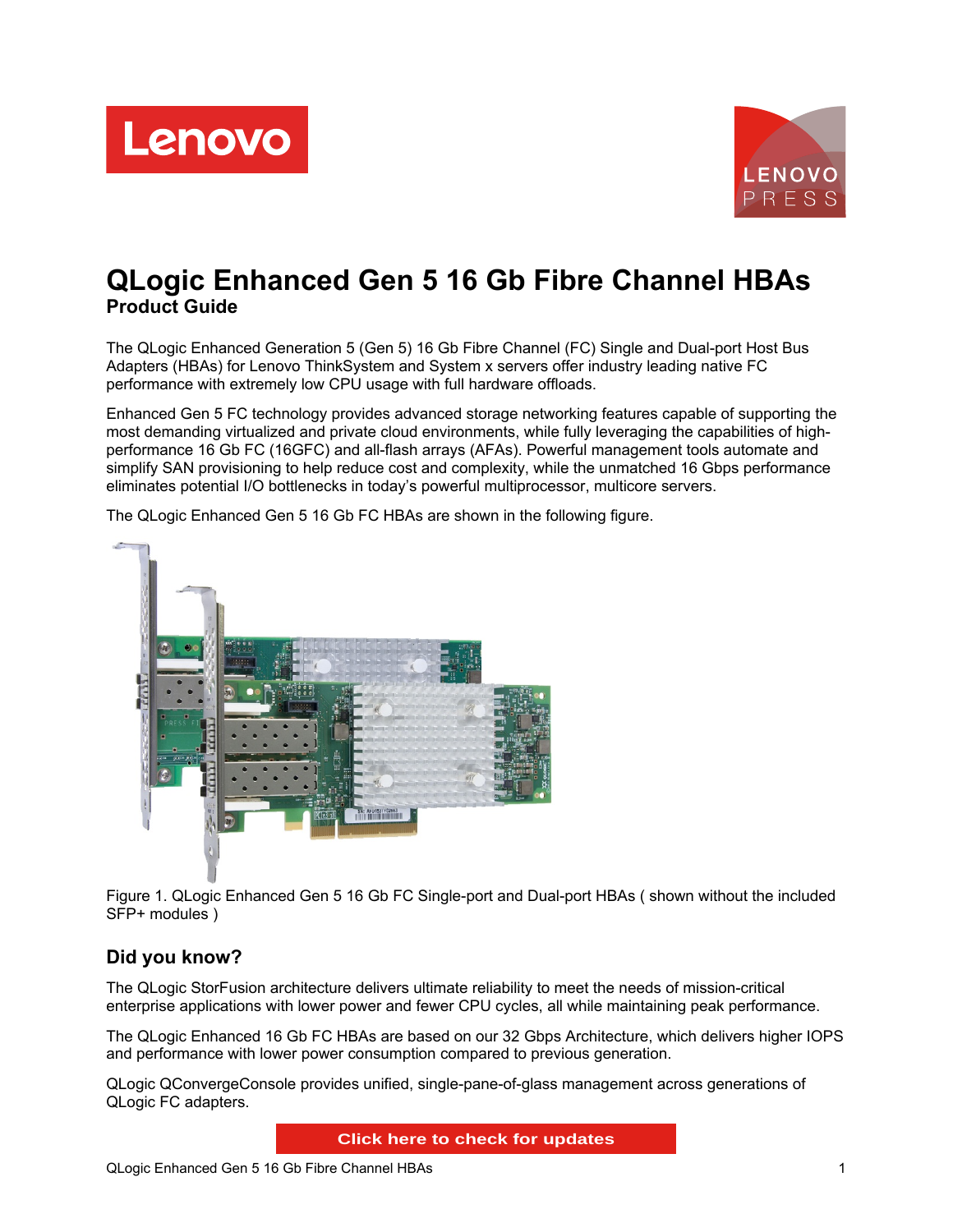## **Part number information**

The following table lists the ordering information for the QLogic Enhanced 16 Gb FC HBAs.

| I Part number | l Feature code | <b>Description</b>                              |
|---------------|----------------|-------------------------------------------------|
| 101CV750      | <b>ATZB</b>    | QLogic 16Gb FC Single-port HBA (Enhanced Gen 5) |
| 01CV760       | ATZC           | QLogic 16Gb FC Dual-port HBA (Enhanced Gen 5)   |

Table 1. Ordering information

The part numbers for the QLogic Enhanced Gen 5 16 Gb FC HBAs include the following items:

- An FC HBA adapter with one or two 16 Gb (16/8/4 Gbps speeds) FC SW SFP+ installed
- 3U (standard) and 2U (low-profile) adapter brackets
- Publications package

## **Fiber optic cables**

The following table lists the fiber optic cables that are available from Lenovo.

| Part number                      | <b>Feature code</b> | <b>Description</b>              |
|----------------------------------|---------------------|---------------------------------|
| LC-LC OM3 MMF Fiber Optic Cables |                     |                                 |
| 00MN499                          | ASR <sub>5</sub>    | Lenovo 0.5m LC-LC OM3 MMF Cable |
| 00MN502                          | ASR <sub>6</sub>    | Lenovo 1m LC-LC OM3 MMF Cable   |
| 00MN505                          | ASR7                | Lenovo 3m LC-LC OM3 MMF Cable   |
| 00MN508                          | ASR8                | Lenovo 5m LC-LC OM3 MMF Cable   |
| 00MN511                          | ASR <sub>9</sub>    | Lenovo 10m LC-LC OM3 MMF Cable  |
| 00MN514                          | <b>ASRA</b>         | Lenovo 15m LC-LC OM3 MMF Cable  |
| 00MN517                          | <b>ASRB</b>         | Lenovo 25m LC-LC OM3 MMF Cable  |
| 00MN520                          | <b>ASRC</b>         | Lenovo 30m LC-LC OM3 MMF Cable  |

Table 2. Fiber optic cables

## **Key features**

The QLogic Enhanced Gen 5 16 Gb FC HBAs have the following features:

- Maximum performance with up to 1.3 million input/output operations per second (IOPS) to support larger server virtualization deployments and scalable cloud initiatives, and performance to match new multicore processors, SSDs/flash storage, and faster server host bus architectures.
- Independent function, transmit and receive buffers, an on-chip CPU, DMA channels, and a firmware image for each port enable complete port-level isolation, prevent errors and firmware crashes from propagating across all ports, and provide predictable and scalable performance across all ports.
- Support for NVMe over Fibre Channel (FC-NVMe). The adapters support low-latency access to scale out NVMe with full support for the FC-NVMe protocol. The adapters can simultaneously support FC-NVMe and FCP-SCSI storage traffic on the same physical port, enabling customers to migrate to NVMe at their own pace.
- Supports forward error correction (FEC) to enhance reliability of transmission and thereby performance.
- Industry-standard class-specific control (CS\_CTL)-based frame prioritization Quality of Service (QoS) helps alleviate network congestion by prioritizing traffic for time-sensitive mission critical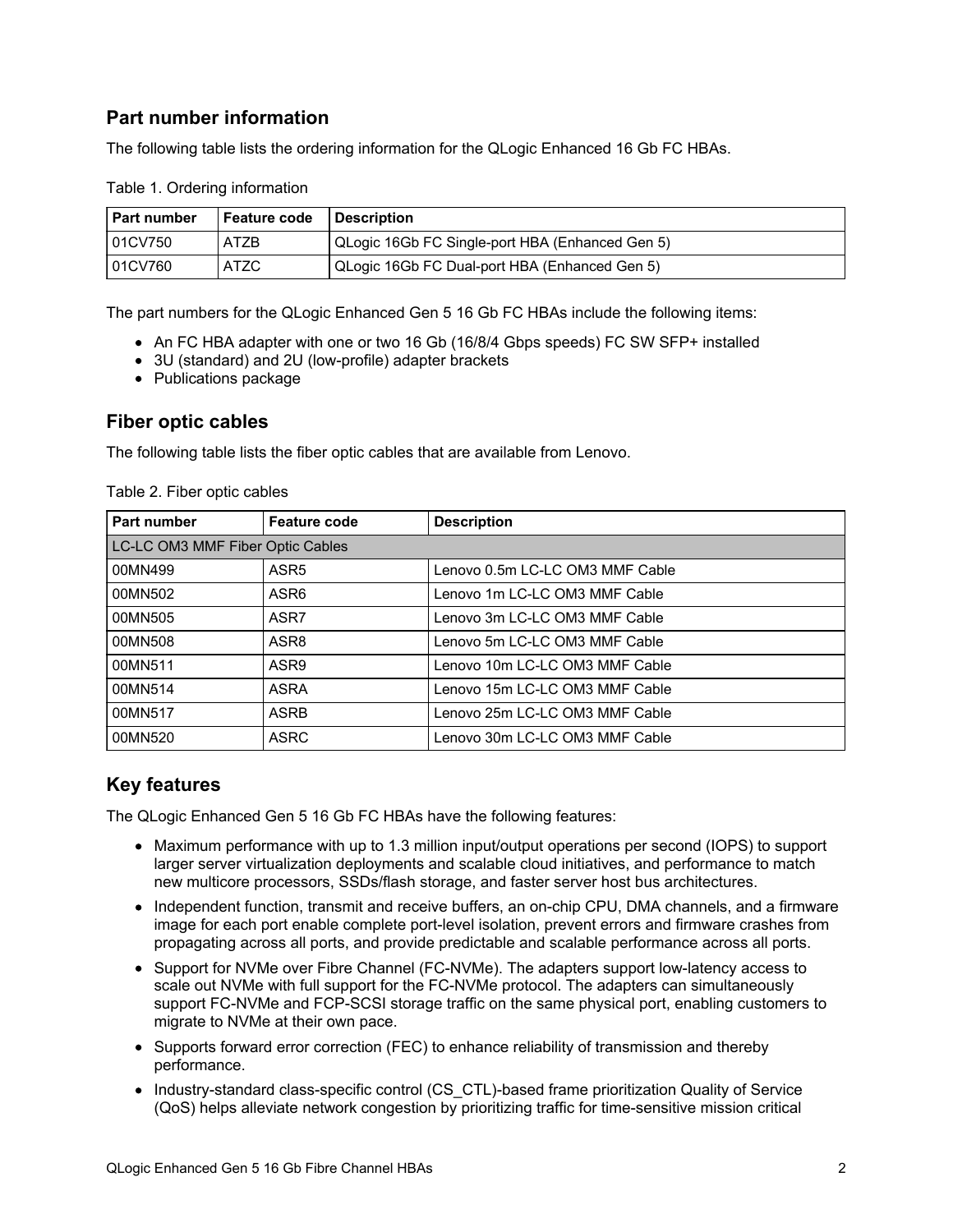workloads for optimized performance.

- T10-PI data integrity with high performance offload provides end-to-end data corruption protection.
- Support for Message Signaled Interrupts eXtended (MSI-X) improves host utilization and enhances application performance.
- Fabric-assigned port worldwide name (FA-WWN) and fabric-based boot LUN discovery (F-BLD) preprovisioning services allow servers to be quickly deployed, replaced, and moved across the SAN; the creation of zones, LUNs, and other services can be completed before the servers arrive on site.
- Using the Brocade ClearLink diagnostic port (D Port) available on the Brocade Gen 5 switches, administrators can quickly run automated diagnostic tests to assess the health of links and fabric components.
- Read diagnostic parameters (RDP) feature provides detailed port, media, and optics diagnostics to easily discover and diagnose link-related errors and degrading conditions on any N\_Port-to-F\_Port link.
- Link cable beacon (LCB) enables administrators to visually identify both ends of a physical link by flashing HBA's LEDs, simplifying identification of the connection peers within server racks without tracing the cable.
- Single-pane-of-glass management across generations of QLogic FC adapters with QLogic QConvergeConsole (QCC).
- Deployment flexibility and integration with third-party management tools, including the VMware® vCenter™ and Brocade Network Advisor.
- Support for 16 Gb, 8 Gb, and 4 Gb FC devices.
- Comprehensive virtualization capabilities with support for N\_Port ID Virtualization (NPIV).
- A common driver model allows a single driver to support all QLogic HBAs on a given OS.
- Reduce the number of cards, cables, and PCIe slots required.
- Exceptional performance per watt and price/performance ratios.
- Backward compatibility with existing 4GFC and 8GFC infrastructure, leveraging existing SAN investments.
- Allow application of SAN best practices, tools, and processes with virtual server deployments.
- Ensure data availability and data integrity.
- Boot from SAN capability reduces the system management costs and increases uptime.

The following table compares features of QLogic Enhanced Gen 5 16 Gb, Gen 5 16 Gb, and 8 Gb FC HBAs.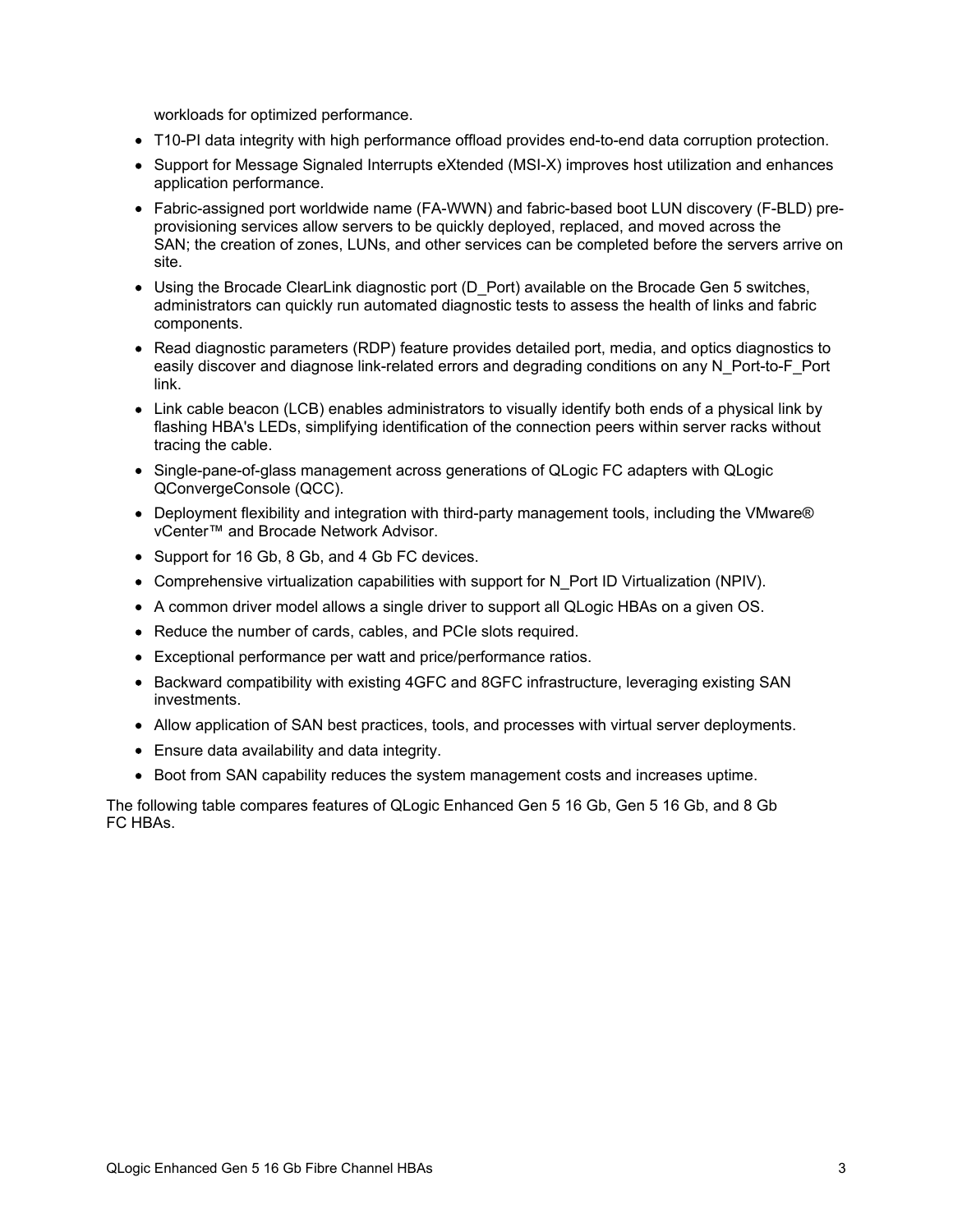| <b>Feature</b>            | <b>Enhanced Gen 5</b><br><b>16 Gb FC</b> | <b>Gen 5 16 Gb FC</b>                               | 8 Gb FC               |
|---------------------------|------------------------------------------|-----------------------------------------------------|-----------------------|
| Part numbers              | 01CV750<br>01CV760                       | 00Y3337<br>00Y3341                                  | 42D0501<br>42D0510    |
| Host interface            | PCIe 3.0 x8                              | PCle 3.0 x4, PCle 2.0 x8<br>(x8 physical connector) | PCle 2.0 x8           |
| IOPS performance          | 1.3 M IOPS                               | 1.2 M IOPS                                          | 0.2 M IOPS (per port) |
| 16 Gb FC SFP+ transceiver | Yes                                      | Yes                                                 | No.                   |
| 8 Gb FC SFP+ transceiver  | No.                                      | No.                                                 | Yes                   |
| 16 Gbps speed support     | Yes                                      | Yes                                                 | No.                   |
| 8 Gbps speed support      | Yes                                      | Yes                                                 | <b>Yes</b>            |
| 4 Gbps speed support      | Yes                                      | Yes                                                 | Yes                   |
| ClearLink support         | Yes                                      | <b>Yes</b>                                          | No.                   |
| Concurrent logins         | 2,048                                    | 2,048                                               | 2,048                 |
| Active exchanges          | 2,048                                    | 2,048                                               | 2,048                 |

| Table 3. QLogic Enhanced Gen 5 16 Gb, Gen 5 16 Gb, and 8 Gb FC HBAs feature comparison |  |  |  |
|----------------------------------------------------------------------------------------|--|--|--|
|----------------------------------------------------------------------------------------|--|--|--|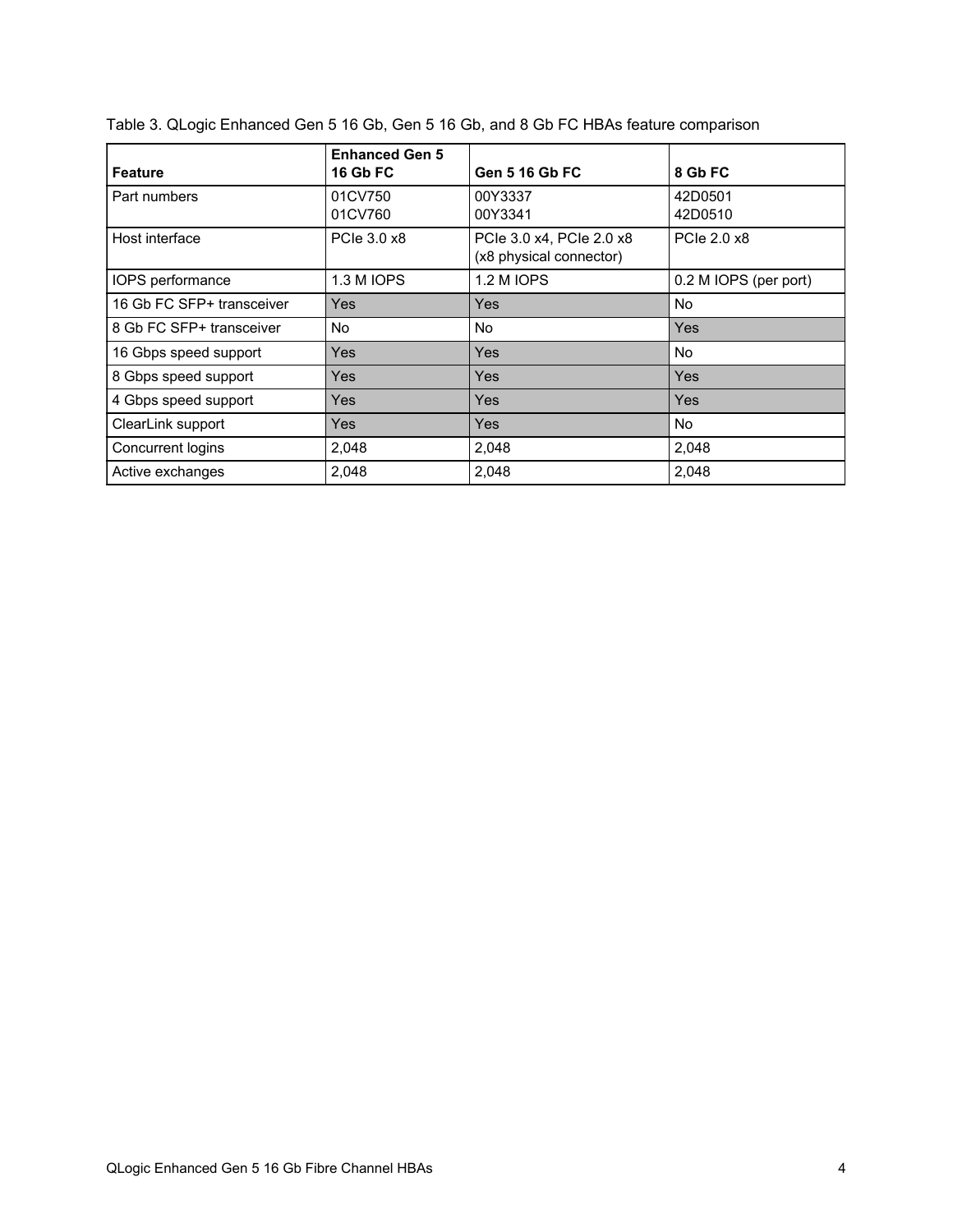## **Technical specifications**

The QLogic Enhanced Gen 5 16 Gb FC HBAs have the following specifications:

- Based on the QLogic QLE2690 (single port) and QLE2692 (dual port) adapters
- Host interface: PCIe 3.0 x8
- Ports: Single-port and dual-port SFP+ based adapters
- Link speed: Support for 16 Gb, 8 Gb and 4 Gb FC link speeds, which are automatically negotiated
- $\bullet$  Data rate: 14.025 Gbps (1600 MBps), 8.5 Gbps (800 MBps), and 4.25 Gbps (400 MBps) autosensing (per port), with full duplex
- Performance: Up to 1,300,000 IOPS (up to 650,000 IOPS per port)
- Fibre Channel standards: FC-PI-5, FC-GS-2, FC-GS-3, SCSI-FCP, FCP-2, FC-TAPE
- Topology: Point-to-point and switched fabric
- Hot-pluggable 16 Gbps Fibre Channel SFP+ short wave optical transceivers (850 nm) with LC connectors (included with the adapters). Note: Other transceivers are not supported.
- Distance support:
	- Operating at 16 Gbps:
		- Up to 35 m on 50/125 µm OM2 Multi-Mode Fiber (MMF)
		- $\blacksquare$  Up to 100 m on 50/125 µm OM3 MMF
		- $\blacksquare$  Up to 125 m on 50/125 µm OM4 MMF
	- Operating at 8 Gbps:
		- Up to 21 m on  $62.5/125$  µm OM1 MMF
		- $\blacksquare$  Up to 50 m on 50/125 µm OM2 MMF
		- $\blacksquare$  Up to 150 m on 50/125 µm OM3 MMF
		- $\blacksquare$  Up to 190 m on 50/125 µm OM4 MMF
	- Operating at 4 Gbps:
		- $\blacksquare$  Up to 70 m on 62.5/125 µm OM1 MMF
		- $\blacksquare$  Up to 150 m on 50/125 um OM2 MMF
		- $\blacksquare$  Up to 380 m on 50/125 µm OM3 MMF
		- Up to 400 m on 50/125 um OM4 MMF
- Management software:
	- The QLogic unified management application, QLogic QConvergeConsole (QCC), provides single-pane-of-glass management across generations of QLogic FC adapters.
	- QLogic supports all major APIs for deployment flexibility and integration with third-party management tools, including the VMware vCenter and Brocade Network Advisor.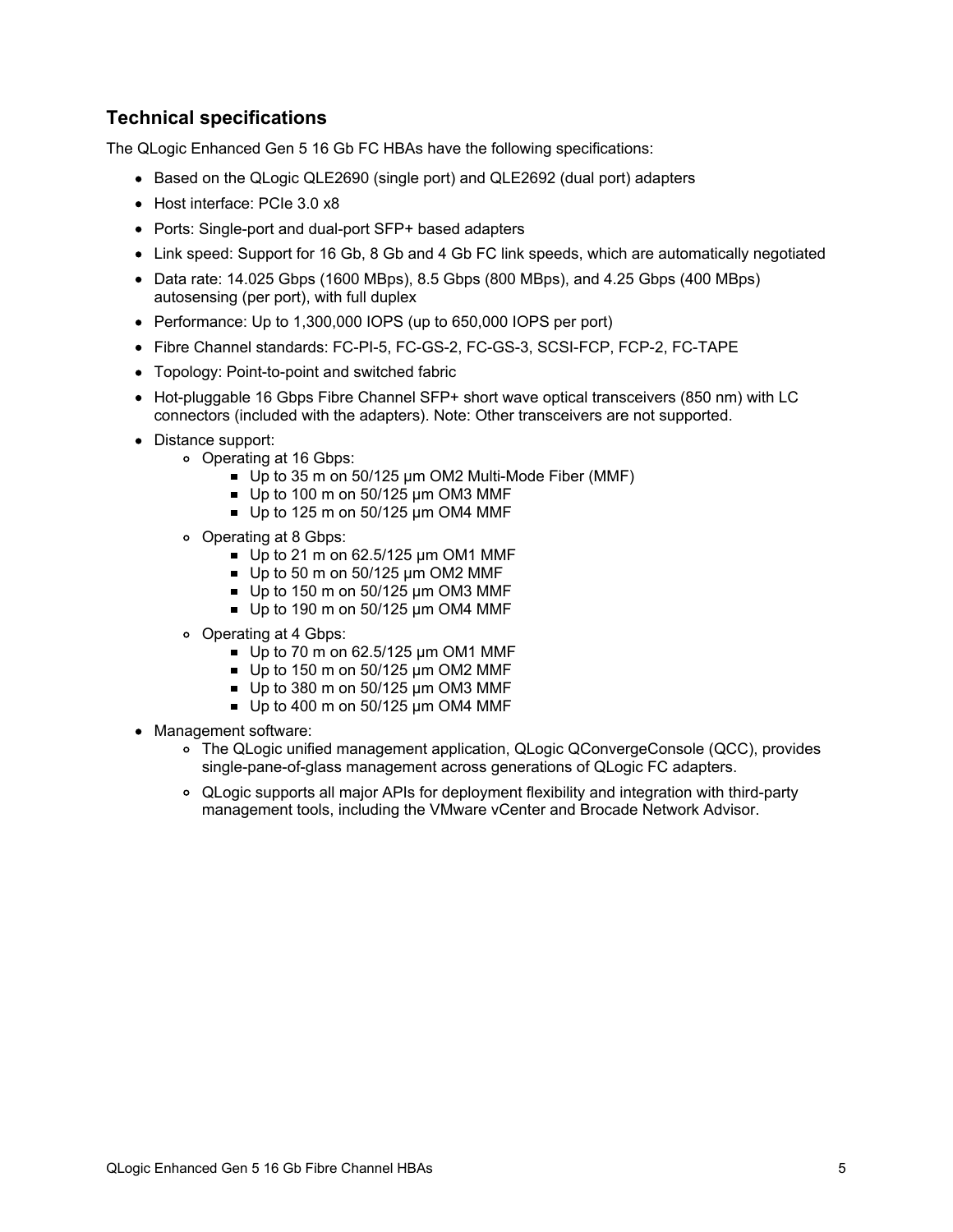# **Server support - ThinkSystem**

The following tables list the ThinkSystem servers that are compatible.

| Table 4. Server support - ThinkSystem (Part 1 of 2) |  |
|-----------------------------------------------------|--|
|                                                     |  |

|                       |                                                 |                          | 1S Intel<br>V <sub>2</sub><br>Edge |                                         |                                        |                                                | 2S Intel<br>V2                |                                        |                                     |                                               | <b>AMD</b>                                         |                                                      |                                                                 |                                   |                        | Dense V <sub>2</sub> |                                        | 4S<br>V <sub>2</sub>        | 8S                                               |                              |                                                |
|-----------------------|-------------------------------------------------|--------------------------|------------------------------------|-----------------------------------------|----------------------------------------|------------------------------------------------|-------------------------------|----------------------------------------|-------------------------------------|-----------------------------------------------|----------------------------------------------------|------------------------------------------------------|-----------------------------------------------------------------|-----------------------------------|------------------------|----------------------|----------------------------------------|-----------------------------|--------------------------------------------------|------------------------------|------------------------------------------------|
| Part<br><b>Number</b> | <b>Description</b>                              | 7D1X)<br>(7246)<br>SE350 | (TBQT)<br>SE450                    | 7D8J)<br>(7D8K<br>$\sim$<br><b>ST50</b> | 7D8F)<br><b>D8G</b><br>r<br>ς<br>ST250 | 7D7Q)<br>(7D7R<br>$\mathtt{S}$<br><b>SR250</b> | Z74<br>Z75<br>ヒ<br>2<br>ST650 | ╤<br>7Z7<br>(7270<br>2<br><b>SR630</b> | 7273<br>(7272)<br>2<br><b>SR650</b> | 7Z23)<br><b>Z22</b><br>ヒ<br>Š<br><b>SR670</b> | (66AZ<br>$\overline{\frac{86}{1}}$<br><b>SR635</b> | $\overline{7201}$<br><b>DOX</b><br>က<br><b>SR655</b> | D <sub>2</sub> X)<br>$\boldsymbol{\alpha}$<br>≏<br><b>SR645</b> | ัง<br>5<br>ŠΜ<br>ທ<br><b>SR66</b> | ⊻<br>5<br><b>OE90S</b> | ε<br>≏<br>느<br>SD650 | E<br>$\overline{1}$<br>N<br>z<br>SD650 | (7269)<br>Š<br><b>SN550</b> | 7D32)<br>D31<br>ヒ<br>$\mathbf S$<br><b>SR850</b> | 7260)<br>Z59<br><b>SR860</b> | $\tilde{\mathbf{N}}$<br>᠇<br>X<br><b>SR950</b> |
| 01CV750               | QLogic 16Gb Enhanced Gen5 FC<br>Single-port HBA | N                        | N                                  | N                                       | N.                                     | N                                              | Υ                             |                                        |                                     | N                                             |                                                    |                                                      |                                                                 | $\check{ }$                       | N                      | N                    | N                                      | ıN.                         | Y                                                | v                            | $\checkmark$                                   |
| 01CV760               | QLogic 16Gb Enhanced Gen5 FC<br>Dual-port HBA   | N                        | N                                  | N.                                      | N.                                     | N                                              | Y                             | Υ                                      | Υ                                   | N                                             | $\checkmark$                                       |                                                      | $\checkmark$                                                    | ٧                                 | N                      | N                    | N                                      | 1N                          | Y                                                | Υ                            | $\vee$                                         |

#### Table 5. Server support - ThinkSystem (Part 2 of 2)

|                       |                                                 |                                                                          | 1S Intel V1                         |                              |                                                             | 2S Intel V1                        |                                      |                                   |                                            |                                           |                               |                              | Dense V1                                |                             |                | <b>4S V1</b>                     |                                 |                             |                        |                                     |
|-----------------------|-------------------------------------------------|--------------------------------------------------------------------------|-------------------------------------|------------------------------|-------------------------------------------------------------|------------------------------------|--------------------------------------|-----------------------------------|--------------------------------------------|-------------------------------------------|-------------------------------|------------------------------|-----------------------------------------|-----------------------------|----------------|----------------------------------|---------------------------------|-----------------------------|------------------------|-------------------------------------|
| Part<br><b>Number</b> | <b>Description</b>                              | $\overline{50}$<br>N<br>$\frac{8}{4}$<br>r<br><b>ვ</b><br>⊢<br><b>in</b> | <u>දි</u><br>$\frac{5}{4}$<br>ST250 | $\mathbf{z}$<br><b>SR150</b> | $\overline{51}$<br>ξ<br>52<br>R250<br>$\boldsymbol{\omega}$ | 7X10)<br>X <sub>0</sub> g<br>ST550 | 7X08)<br><b>7X07</b><br><b>SR530</b> | 7X04)<br>7X03<br>550<br><u>ဇိ</u> | <b>7Y03)</b><br><b>20)</b><br><b>SR570</b> | $\overline{7X99}$<br>86XZ<br><b>SR590</b> | 7X02)<br>7X01<br><b>SR630</b> | 7X06)<br>X05<br><b>SR650</b> | 37<br>$\geq$<br>36<br>Ľ<br><b>SR670</b> | <b>7X21</b><br><b>SD530</b> | (X58)<br>SD650 | $\overline{X16}$<br><b>SN550</b> | ົດ<br>$\bar{x}$<br><b>SN850</b> | (61)<br>X18<br><b>SR850</b> | 2D2G)<br>7D2F<br>SR850 | 7X70)<br><b>X69</b><br><b>SR860</b> |
| 01CV750               | QLogic 16Gb Enhanced Gen5 FC<br>Single-port HBA | N                                                                        | N <sub>1</sub>                      | N <sub>1</sub>               | N                                                           | Y                                  | $\vee$                               | v                                 | Y                                          | Y                                         | Y                             | Y                            | N                                       |                             | N              | N I                              | N                               | Y                           |                        | YIY                                 |
| 01CV760               | QLogic 16Gb Enhanced Gen5 FC Dual-<br>port HBA  |                                                                          | <b>NNNN</b>                         |                              |                                                             | Y                                  | Y                                    | Y                                 |                                            | Y                                         |                               | Y                            | N                                       |                             |                |                                  | N N N                           | Y                           |                        | YY                                  |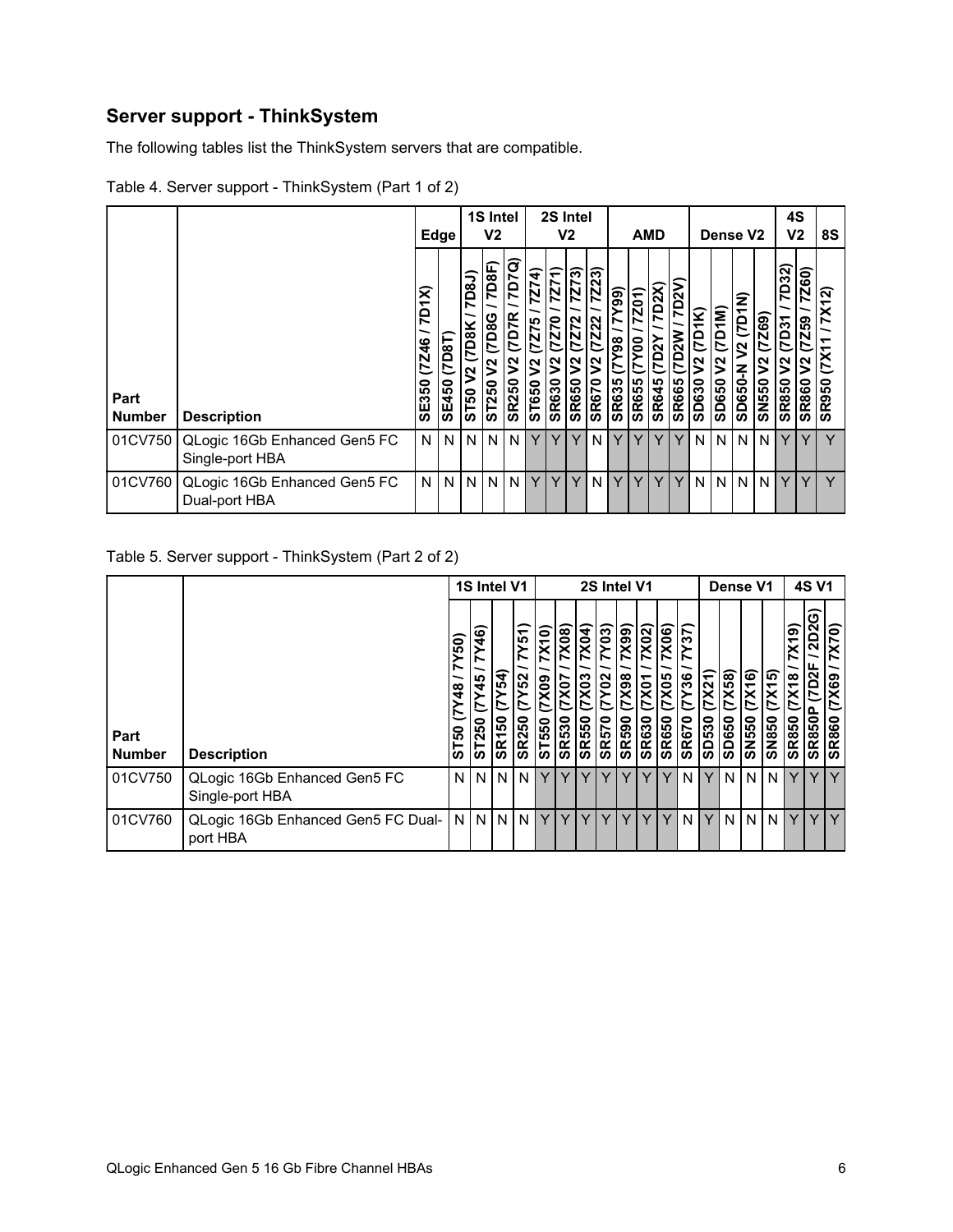## **Server support - System x**

The following tables list the System x servers that are compatible.

#### **Support for System x and dense servers with Xeon E5/E7 v4 and E3 v5 processors**

Table 6. Support for System x and dense servers with Xeon E5/E7 v4 and E3 v5 processors

| Part<br>number | <b>Description</b>                           | ౚ<br>(394.<br>S۵<br>ន<br>$\mathbf{\Omega}$<br>ૹ | (3633)<br>ŠМ<br>250<br>$\mathbf{\hat{z}}$ | (8869)<br>5M<br>x3550 | ÷<br>(887)<br>ΣМ<br>x3650 | λ4)<br>∼<br>ш<br>(6241)<br>$\times$<br>X6/x3950<br>x3850 | र्र<br>$-2600$<br><u> ဟု</u><br>ш<br>(5465)<br>ΣM<br>nx360 | (5493)<br>sd350 | $\widetilde{4}$<br>$-2600$<br>ပြု<br>(5467<br><b>VCT</b><br>М5<br>nx360 |
|----------------|----------------------------------------------|-------------------------------------------------|-------------------------------------------|-----------------------|---------------------------|----------------------------------------------------------|------------------------------------------------------------|-----------------|-------------------------------------------------------------------------|
| 01CV760        | QLogic 16Gb Enhanced Gen5 FC Dual-port HBA   | N                                               | N                                         | Y                     | Y                         | Y                                                        | Y                                                          | N               | N                                                                       |
| 01CV750        | QLogic 16Gb Enhanced Gen5 FC Single-port HBA | N                                               | N                                         | v                     | v                         | v                                                        | v                                                          | N               | N                                                                       |

#### **Support for System x and dense servers with Intel Xeon v3 processors**

Table 7. Support for servers with Intel Xeon v3 processors

| Part<br>number | <b>Description</b>                           | (5457)<br>ΜS<br>g<br>x31 | (5458)<br>ЯM<br>М<br>x3250 | (5464)<br>ΜS<br>x3500 | (5463)<br>М5<br>x3550 | (5462)<br>М5<br>x3650 | ିଏ<br>ଜ<br>Ŀ<br>(6241)<br>x3850 X6/x3950 X6 | 5465)<br>Μ5<br>nx360 |
|----------------|----------------------------------------------|--------------------------|----------------------------|-----------------------|-----------------------|-----------------------|---------------------------------------------|----------------------|
| 01CV760        | QLogic 16Gb Enhanced Gen5 FC Dual-port HBA   | N                        | N                          |                       |                       |                       | $\checkmark$                                |                      |
| 01CV750        | QLogic 16Gb Enhanced Gen5 FC Single-port HBA | N                        | N                          | v                     | v                     | v                     | v                                           |                      |

## **Operating system support**

The adapter supports the following operating systems:

- QLogic 16Gb Enhanced Gen5 FC [Single-port](#page-10-0) HBA, 01CV750
- QLogic 16Gb [Enhanced](#page-17-0) Gen5 FC Dual-port HBA, 01CV760

**Tip:** These tables are automatically generated based on data from Lenovo [ServerProven](https://www.lenovo.com/us/en/serverproven/).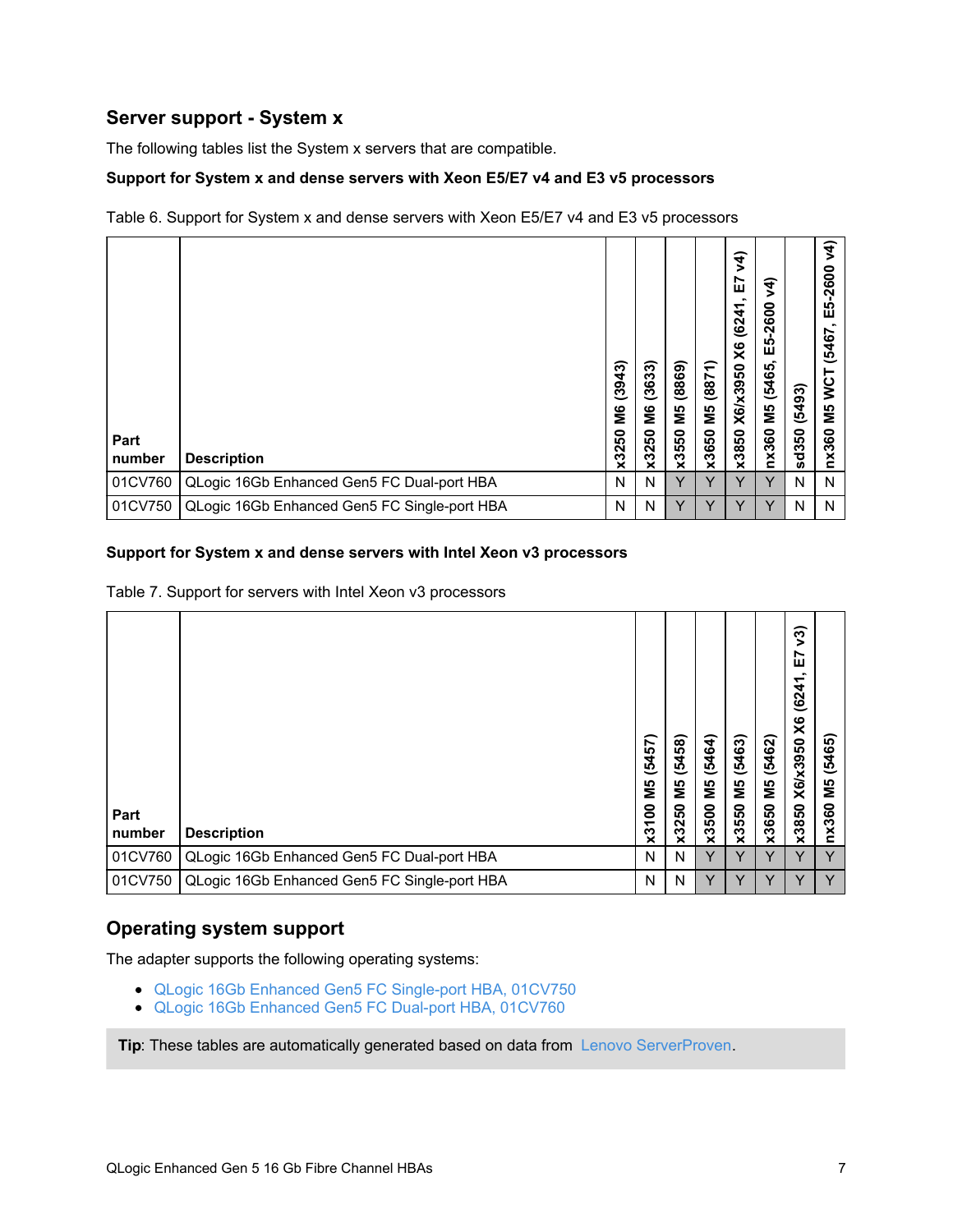|                                               | $\mathbf{S}$<br><b>SR630</b> | <b>SR650 V2</b>         | <b>SR850V2</b> | <b>SR860V2</b>          | $\overline{v}$ |              |                    |              |                         |
|-----------------------------------------------|------------------------------|-------------------------|----------------|-------------------------|----------------|--------------|--------------------|--------------|-------------------------|
| <b>Operating systems</b>                      |                              |                         |                |                         | ST650          | <b>SR635</b> | <b>SR645</b>       | <b>SR655</b> | <b>SR665</b>            |
| Microsoft Windows Server 2012                 | N                            | N                       | N              | $\overline{N}$          | $\mathsf{N}$   | N            | N                  | N            | $\overline{N}$          |
| Microsoft Windows Server 2012 R2              | N                            | N                       | N              | N                       | N              | N            | N                  | N            | $\overline{N}$          |
| Microsoft Windows Server 2016                 | Y                            | Ÿ                       | Y              | Y                       | Y              | Y            | Ÿ                  | Ÿ            | Y                       |
| Microsoft Windows Server 2019                 | Y                            | Y                       | Y              | Y                       | Y              | Y            | Y                  | Y            | Y                       |
| Microsoft Windows Server 2022                 | Υ                            | Y                       | Y              | Y                       | Y              | Y            | Y                  | Ý            | Y                       |
| Microsoft Windows Server version 1709         | N                            | N                       | N              | $\mathsf{N}$            | $\mathsf{N}$   | N            | $\mathsf{N}$       | N            | ${\sf N}$               |
| Microsoft Windows Server version 1803         | N                            | N                       | N              | $\overline{N}$          | N              | N            | N                  | N            | $\overline{\mathsf{N}}$ |
| Red Hat Enterprise Linux 6 Server x64 Edition | Ν                            | N                       | N              | $\overline{\mathsf{N}}$ | N              | N            | N                  | N            | N                       |
| Red Hat Enterprise Linux 6.10                 | N                            | N                       | N              | $\overline{N}$          | $\overline{N}$ | N            | N                  | N            | N                       |
| Red Hat Enterprise Linux 6.9                  | N                            | N                       | N              | $\overline{\mathsf{N}}$ | N              | N            | N                  | N            | $\mathsf{N}$            |
| Red Hat Enterprise Linux 7.3                  | N                            | N                       | N              | N                       | N              | N            | N                  | N            | N                       |
| Red Hat Enterprise Linux 7.4                  | N                            | N                       | N              | N                       | N              | N            | N                  | N            | $\mathsf{N}$            |
| Red Hat Enterprise Linux 7.5                  | N                            | N                       | N              | N                       | N              | N            | N                  | $\mathsf{N}$ | $\mathsf{N}$            |
| Red Hat Enterprise Linux 7.6                  | N                            | $\overline{\mathsf{N}}$ | N              | N                       | N              | Y            | Ý                  | Ÿ            | Y                       |
| Red Hat Enterprise Linux 7.7                  | N                            | N                       | N              | $\overline{\mathsf{N}}$ | $\mathsf{N}$   | Y            | Y                  | Y            | Y                       |
| Red Hat Enterprise Linux 7.8                  | N                            | N                       | N              | N                       | N              | Y            | Ÿ                  | Ý            | Y                       |
| Red Hat Enterprise Linux 7.9                  | Y                            | Υ                       | Y              | Y                       | Υ              | Y            | Y                  | Υ            | Y                       |
| Red Hat Enterprise Linux 8.0                  | N                            | N                       | N              | N                       | N              | Y            | N                  | Y            | N                       |
| Red Hat Enterprise Linux 8.1                  | N                            | N                       | N              | N                       | N              | Y            | Y                  | Ý            | Y                       |
| Red Hat Enterprise Linux 8.2                  | Y                            | Y                       | Y              | Y                       | Y              | Y            | Y                  | Y            | Y                       |
| Red Hat Enterprise Linux 8.3                  | Y                            | Y                       | Y              | Y                       | Ÿ              | Y            | Ÿ                  | Ý            | Y                       |
| Red Hat Enterprise Linux 8.4                  | Υ                            | Y                       | Y              | Y                       | Y              | Y            | Y                  | Y            | Y                       |
| Red Hat Enterprise Linux 8.5                  | Ý                            | Ý                       | Y              | Y                       | Ÿ              | Ÿ            | Ÿ                  | Ý            | Y                       |
| Red Hat Enterprise Linux 8.6                  | Υ                            | Y                       | Y              | Y                       | Υ              | Y            | Y                  | Υ            | Y                       |
| Red Hat Enterprise Linux 9.0                  | Υ                            | Y                       | Υ              | Y                       | Y              | Y            | Y                  | Υ            | Y                       |
| SUSE Linux Enterprise Server 11 SP4           | N                            | $\overline{\mathsf{N}}$ | ${\sf N}$      | ${\sf N}$               | ${\sf N}$      | N            | $\mathbf{N}$<br>ιч | ${\sf N}$    | ${\sf N}$               |
| SUSE Linux Enterprise Server 11 SP4 with Xen  | N                            | N                       | $\mathsf{N}$   | ${\sf N}$               | ${\sf N}$      | N            | N                  | N            | $\mathsf{N}$            |
| SUSE Linux Enterprise Server 12 SP2           | N                            | N                       | ${\sf N}$      | ${\sf N}$               |                | N N          | ${\sf N}$          | N            | N                       |
| SUSE Linux Enterprise Server 12 SP2 with Xen  | N                            | N                       | N              | N                       | ${\sf N}$      | N            | N                  | N            | N                       |
| SUSE Linux Enterprise Server 12 SP3           | N                            | $\mathsf{N}$            | $\mathsf{N}$   | $\mathsf{N}$            | ${\sf N}$      | N            | ${\sf N}$          | ${\sf N}$    | ${\sf N}$               |
| SUSE Linux Enterprise Server 12 SP3 with Xen  | N                            | N                       | ${\sf N}$      | $\mathsf{N}$            | ${\sf N}$      | N.           | N                  | N            | N                       |
| SUSE Linux Enterprise Server 12 SP4           | N                            | N                       | ${\sf N}$      | $\mathsf{N}$            | $\mathsf{N}$   | Y            | ${\sf N}$          | Y            | $\mathsf{N}$            |
| SUSE Linux Enterprise Server 12 SP4 with Xen  | N                            | N                       | ${\sf N}$      | $\mathsf{N}$            | ${\sf N}$      | Y            | ${\sf N}$          | Υ            | ${\sf N}$               |
| SUSE Linux Enterprise Server 12 SP5           | Y                            | Y                       | Y              | Y                       | Y.             | Y            | Y                  | Υ            | Y                       |
| SUSE Linux Enterprise Server 12 SP5 with Xen  | Y                            | Y                       | Y              | Y                       | Y.             | Υ            | Y                  | Y            | Y                       |
| SUSE Linux Enterprise Server 15               | N.                           | N                       | N              | N                       | N              | N            | ${\sf N}$          | N            | IN.                     |

Table 8. Operating system support for QLogic 16Gb Enhanced Gen5 FC Single-port HBA, 01CV750 (Part 1 of 3)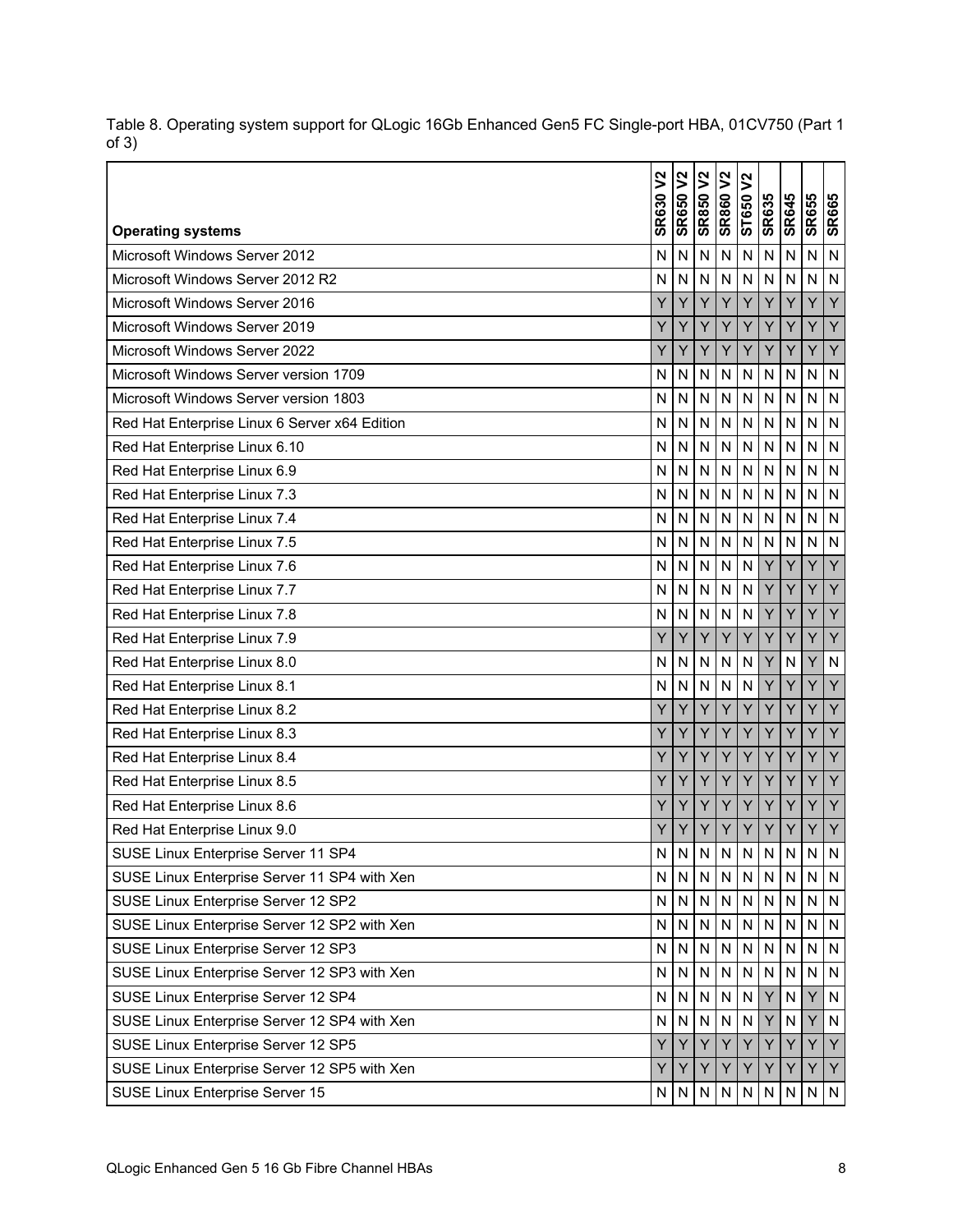| <b>Operating systems</b>                     | ኔ<br><b>SR630</b> | $\boldsymbol{\mathsf{S}}$<br><b>SR650</b> | <b>SR850 V2</b> | <b>SR860 V2</b> | $\boldsymbol{\mathsf{S}}$<br>ST650 | <b>SR635</b> | <b>SR645</b> | <b>SR655</b> | <b>SR665</b>   |
|----------------------------------------------|-------------------|-------------------------------------------|-----------------|-----------------|------------------------------------|--------------|--------------|--------------|----------------|
| SUSE Linux Enterprise Server 15 SP1          | N                 | N                                         | N               | $\overline{N}$  | N                                  | Y            | Ÿ            | Ý            | $\overline{Y}$ |
| SUSE Linux Enterprise Server 15 SP1 with Xen | N                 | $\mathsf{N}$                              | N               | $\overline{N}$  | $\mathsf{N}$                       | Y            | Y            | Y            | Y              |
| SUSE Linux Enterprise Server 15 SP2          | Y                 | Υ                                         | Y               | Y               | Υ                                  | Υ            | Y            | Υ            | Y              |
| SUSE Linux Enterprise Server 15 SP2 with Xen | Ÿ                 | Y                                         | Y               | Y               | Y                                  | Y            | Y            | Y            | Y              |
| SUSE Linux Enterprise Server 15 SP3          | Y                 | Ÿ                                         | Y               | Ÿ               | Y                                  | Y            | Y            | Y            | Y              |
| SUSE Linux Enterprise Server 15 SP3 with Xen | Y                 | Υ                                         | Y               | Y               | Y                                  | Y            | Y            | Y            | Y              |
| SUSE Linux Enterprise Server 15 with Xen     | N                 | N                                         | N               | $\mathsf{N}$    | N                                  | N            | N            | $\mathsf{N}$ | $\mathsf{N}$   |
| Ubuntu 18.04.5 LTS                           | Υ                 | Y                                         | N               | N               | Y                                  | N            | N            | $\mathsf{N}$ | N              |
| Ubuntu 20.04 LTS                             | Υ                 | Y                                         | N               | $\mathsf{N}$    | $\mathsf{N}$                       | N            | N            | N            | $\overline{N}$ |
| Ubuntu 22.04 LTS                             | Υ                 | Υ                                         | N               | N               | N                                  | N            | N            | N            | N              |
| VMware vSphere Hypervisor (ESXi) 5.5         | N                 | $\overline{N}$                            | N               | $\overline{N}$  | N                                  | N            | N            | N            | N              |
| VMware vSphere Hypervisor (ESXi) 6.0 U3      | N                 | $\mathsf{N}$                              | N               | $\overline{N}$  | N                                  | N            | N            | $\mathsf{N}$ | $\mathsf{N}$   |
| VMware vSphere Hypervisor (ESXi) 6.5         | N                 | N                                         | N               | $\mathsf{N}$    | ${\sf N}$                          | N            | N            | N            | $\mathsf{N}$   |
| VMware vSphere Hypervisor (ESXi) 6.5 U1      | N                 | N                                         | N               | $\overline{N}$  | N                                  | N            | $\mathsf{N}$ | $\mathsf{N}$ | N              |
| VMware vSphere Hypervisor (ESXi) 6.5 U2      | N                 | $\mathsf{N}$                              | N               | N               | N                                  | N.           | N            | N            | N              |
| VMware vSphere Hypervisor (ESXi) 6.5 U3      | N                 | N                                         | N               | N               | $\mathsf{N}$                       | Y            | N            | Ÿ            | $\overline{N}$ |
| VMware vSphere Hypervisor (ESXi) 6.7         | N                 | N                                         | N               | $\overline{N}$  | N                                  | N            | N            | N            | N              |
| VMware vSphere Hypervisor (ESXi) 6.7 U1      | N                 | N                                         | N               | N               | N                                  | N            | N            | $\mathsf{N}$ | $\mathsf{N}$   |
| VMware vSphere Hypervisor (ESXi) 6.7 U2      | N                 | N                                         | N               | $\mathsf{N}$    | $\mathsf{N}$                       | N.           | N            | N            | $\overline{N}$ |
| VMware vSphere Hypervisor (ESXi) 6.7 U3      | Υ                 | Υ                                         | N               | N               | Y                                  | Υ            | Y            | Υ            | Y              |
| VMware vSphere Hypervisor (ESXi) 7.0         | N                 | N                                         | N               | $\overline{N}$  | $\overline{N}$                     | Y            | Ÿ            | Ÿ            | $\overline{Y}$ |
| VMware vSphere Hypervisor (ESXi) 7.0 U1      | $\mathsf{N}$      | $\mathsf{N}$                              | Y               | Y               | N                                  | Y            | Y            | Y            | Y              |
| VMware vSphere Hypervisor (ESXi) 7.0 U2      | Y                 | Υ                                         | Y               | Y               | Υ                                  | Y            | Y            | Υ            | Y              |
| VMware vSphere Hypervisor (ESXi) 7.0 U3      | Y                 | Y                                         | Y               | Y               | Y                                  | Y            | Y            | Y            | Y              |

Table 9. Operating system support for QLogic 16Gb Enhanced Gen5 FC Single-port HBA, 01CV750 (Part 2 of 3)

| <b>Operating systems</b>              | ส<br>5<br>ပ<br>SD530 | ์ล<br>(Gen<br><b>SR530</b> | ส<br>န<br>$\tilde{\mathbf{Q}}$<br><b>SR550</b> | ์ล<br>Gen<br><b>SR570</b> | ์จ<br>(Gen<br><b>SR590</b> | ล<br>(Gen<br><b>SR630</b> | ส<br>(Gen<br><b>SR650</b> | ์ล<br>⊆<br>Φ<br>ଡ଼<br><b>SR850</b> | <b>SR850P</b> | ส<br>e۵<br>৩<br><b>SR860</b> | ล<br>(Gen<br><b>SR950</b> | ାରି<br>Φ<br>ST550 |
|---------------------------------------|----------------------|----------------------------|------------------------------------------------|---------------------------|----------------------------|---------------------------|---------------------------|------------------------------------|---------------|------------------------------|---------------------------|-------------------|
| Microsoft Windows Server 2012         | N.                   | N                          | N                                              | N.                        | N                          | N                         | N                         | N                                  | N             | N                            | N                         | N                 |
| Microsoft Windows Server 2012 R2      | N.                   | N                          | N                                              | N                         | N                          | N                         | N                         | N                                  | N             | N                            | Ν                         | N                 |
| Microsoft Windows Server 2016         | v                    | $\checkmark$               | $\checkmark$                                   | v                         | v                          |                           | v                         | $\checkmark$                       |               | Υ                            |                           | $\mathbf{v}$      |
| Microsoft Windows Server 2019         | $\checkmark$         | $\check{ }$                | $\checkmark$                                   | v                         | v                          | v                         | $\checkmark$              | $\checkmark$                       |               | Υ                            |                           | $\mathbf{v}$      |
| Microsoft Windows Server 2022         | v                    |                            |                                                |                           |                            |                           |                           |                                    |               | v                            |                           |                   |
| Microsoft Windows Server version 1709 | N.                   | N                          | N                                              | N                         | N                          | N                         | N                         | N                                  | N             | N                            | N                         | N                 |
| Microsoft Windows Server version 1803 | ΝI                   | N                          | N                                              | N.                        | N                          | N                         | N                         | N                                  | N             | N                            | N                         |                   |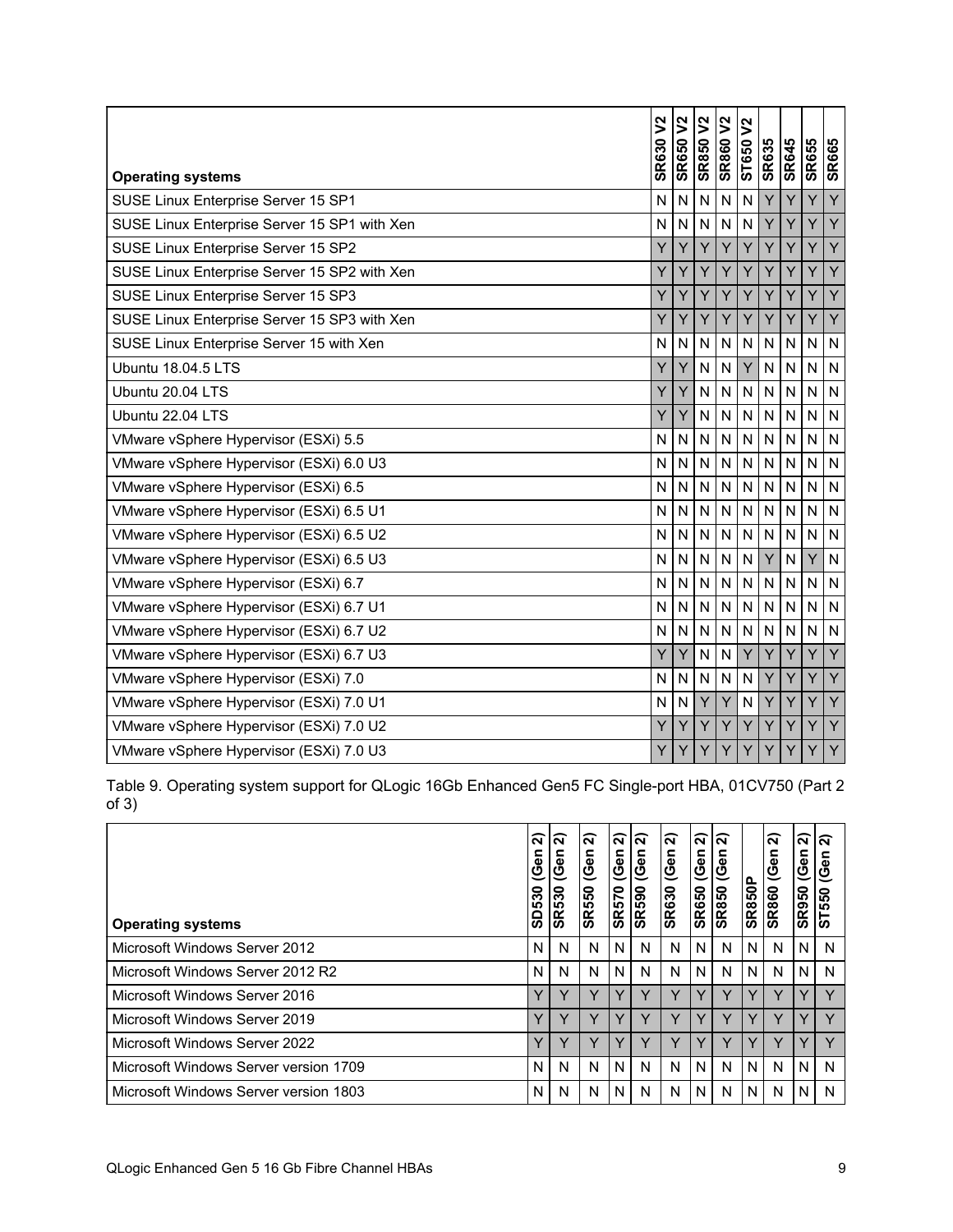| <b>Operating systems</b>                      | ล<br>SD530 (Gen | ส<br><b>SR530 (Gen</b> | ส<br><b>SR550 (Gen</b> | ส<br><b>SR570 (Gen</b> | ล<br><b>SR590 (Gen</b> | ส<br><b>SR630 (Gen</b> | ส<br><b>SR650 (Gen</b> | ส<br><b>SR850 (Gen</b> | <b>SR850P</b> | ส<br><b>SR860 (Gen</b> | ส<br><b>SR950 (Gen</b> | ส<br>ST550 (Gen |
|-----------------------------------------------|-----------------|------------------------|------------------------|------------------------|------------------------|------------------------|------------------------|------------------------|---------------|------------------------|------------------------|-----------------|
| Red Hat Enterprise Linux 6 Server x64 Edition | N               | N                      | N                      | N                      | N                      | N                      | N                      | N                      | N             | N                      | N                      | N               |
| Red Hat Enterprise Linux 6.10                 | N               | N                      | N                      | N                      | N                      | N                      | N                      | N                      | N             | N                      | N                      | N               |
| Red Hat Enterprise Linux 6.9                  | N               | N                      | N                      | N                      | N                      | N                      | N                      | N                      | N             | N                      | N                      | N               |
| Red Hat Enterprise Linux 7.3                  | N               | N                      | N                      | N                      | N                      | N                      | N                      | N                      | N             | N                      | N                      | N               |
| Red Hat Enterprise Linux 7.4                  | N               | N                      | N                      | N                      | N                      | N                      | N                      | N                      | N             | N                      | N                      | N               |
| Red Hat Enterprise Linux 7.5                  | N               | N                      | N                      | N                      | N                      | N                      | N                      | N                      | N             | N                      | N                      | N               |
| Red Hat Enterprise Linux 7.6                  | Υ               | Y                      | Y                      | Y                      | Y                      | Y                      | Υ                      | Y                      | Y             | Y                      | Υ                      | Y               |
| Red Hat Enterprise Linux 7.7                  | Y               | Y                      | Y                      | Y                      | Y                      | Y                      | Y                      | Y                      | Y             | Y                      | Y                      | Y               |
| Red Hat Enterprise Linux 7.8                  | Y               | Y                      | Y                      | Y                      | Y                      | Y                      | Y                      | Y                      | Y             | Y                      | Y                      | Y               |
| Red Hat Enterprise Linux 7.9                  | Y               | Y                      | Y                      | Y                      | Ÿ                      | Ÿ                      | Y                      | Y                      | Ý             | Y                      | Y                      | Ÿ               |
| Red Hat Enterprise Linux 8.0                  | Y               | Y                      | Y                      | Y                      | Y                      | Y                      | Y                      | Υ                      | Y             | Y                      | Y                      | Y               |
| Red Hat Enterprise Linux 8.1                  | Y               | Y                      | Y                      | Y                      | Y                      | Y                      | Y                      | Y                      | Y             | Y                      | Y                      | Y               |
| Red Hat Enterprise Linux 8.2                  | Y               | Y                      | Y                      | Y                      | Y                      | Y                      | Y                      | Y                      | Y             | Y                      | Υ                      | Y               |
| Red Hat Enterprise Linux 8.3                  | Y               | Y                      | Y                      | Y                      | Y                      | Y                      | Y                      | Y                      | Y             | Y                      | Y                      | Y               |
| Red Hat Enterprise Linux 8.4                  | Y               | Y                      | Y                      | Y                      | Ý                      | Y                      | Y                      | Y                      | Y             | Y                      | Y                      | Y               |
| Red Hat Enterprise Linux 8.5                  | Y               | Y                      | Y                      | Y                      | Y                      | Y                      | Y                      | Y                      | Y             | Y                      | Υ                      | Y               |
| Red Hat Enterprise Linux 8.6                  | Y               | Y                      | Y                      | Y                      | Ÿ                      | Ÿ                      | Y                      | Y                      | Y             | Y                      | Y                      | Y               |
| Red Hat Enterprise Linux 9.0                  | Y               | Y                      | Y                      | Y                      | Y                      | Y                      | Y                      | Y                      | Υ             | Y                      | Υ                      | Y               |
| SUSE Linux Enterprise Server 11 SP4           | N               | N                      | N                      | N                      | N                      | N                      | N                      | N                      | N             | N                      | N                      | N               |
| SUSE Linux Enterprise Server 11 SP4 with Xen  | N               | N                      | N                      | N                      | N                      | N                      | N                      | N                      | N             | N                      | N                      | N               |
| SUSE Linux Enterprise Server 12 SP2           | N               | N                      | N                      | N                      | N                      | N                      | N                      | N                      | N             | N                      | N                      | N               |
| SUSE Linux Enterprise Server 12 SP2 with Xen  | N               | N                      | N                      | N                      | N                      | N                      | N                      | N                      | N             | N                      | N                      | N               |
| SUSE Linux Enterprise Server 12 SP3           | N               | N                      | N                      | N                      | N                      | N                      | N                      | N                      | Υ             | N                      | N                      | N               |
| SUSE Linux Enterprise Server 12 SP3 with Xen  | N               | N                      | N                      | N                      | N                      | N                      | N                      | N                      | Ÿ             | N                      | N                      | N               |
| SUSE Linux Enterprise Server 12 SP4           | Υ               | Y                      | Y                      | Y                      | Y                      | Υ                      | Υ                      | Y                      | Υ             | Y                      | Υ                      | Y               |
| SUSE Linux Enterprise Server 12 SP4 with Xen  | Y               | Y                      | Y                      | Y                      | Y                      | Y                      | Y                      | Y                      | Ÿ             | Y                      | Y                      | Y               |
| SUSE Linux Enterprise Server 12 SP5           | Y               | Y                      | Y                      | Y                      | Υ                      | Υ                      | Y                      | Y                      | Υ             | Υ                      | Y                      | Y               |
| SUSE Linux Enterprise Server 12 SP5 with Xen  | Y               | Y                      | Y                      | Y                      | Υ                      | Υ                      | Y                      | Y                      | Y             | Y                      | Y                      | Y               |
| SUSE Linux Enterprise Server 15               | Y               | Y                      | Y                      | Y                      | Y                      | Y                      | Y                      | Y                      | Y             | Y                      | Y                      | Y               |
| SUSE Linux Enterprise Server 15 SP1           | Y               | Υ                      | Y                      | Y                      | Y                      | Υ                      | Y                      | Y                      | Υ             | Υ                      | Y                      | Y               |
| SUSE Linux Enterprise Server 15 SP1 with Xen  | Y               | Y                      | Y                      | Y                      | Y                      | Y                      | Y                      | Y                      | Y             | Y                      | Y                      | Y               |
| SUSE Linux Enterprise Server 15 SP2           | Y               | Υ                      | Y                      | Y                      | Υ                      | Υ                      | Υ                      | Y                      | Υ             | Υ                      | Υ                      | Y               |
| SUSE Linux Enterprise Server 15 SP2 with Xen  | Y               | Y                      | Υ                      | Y                      | Υ                      | Y                      | Y                      | Y                      | Y             | Y                      | Y                      | Y               |
| SUSE Linux Enterprise Server 15 SP3           | Y               | Y                      | Y                      | Υ                      | Υ                      | Υ                      | Y                      | Υ                      | Υ             | Υ                      | Y                      | Y               |
| SUSE Linux Enterprise Server 15 SP3 with Xen  | Υ               | Y                      | Y                      | Υ                      | Υ                      | Y                      | Y                      | Y                      | Y             | Y                      | Y                      | Y               |
| SUSE Linux Enterprise Server 15 with Xen      | Υ               | Y                      | Y                      | Y                      | Υ                      | Y                      | Y                      | Y                      | Y             | Y                      | Y                      | Y               |
| Ubuntu 18.04.5 LTS                            | ${\sf N}$       | ${\sf N}$              | N                      | N                      | N                      | N                      | N                      | ${\sf N}$              | N             | N                      | N                      | N               |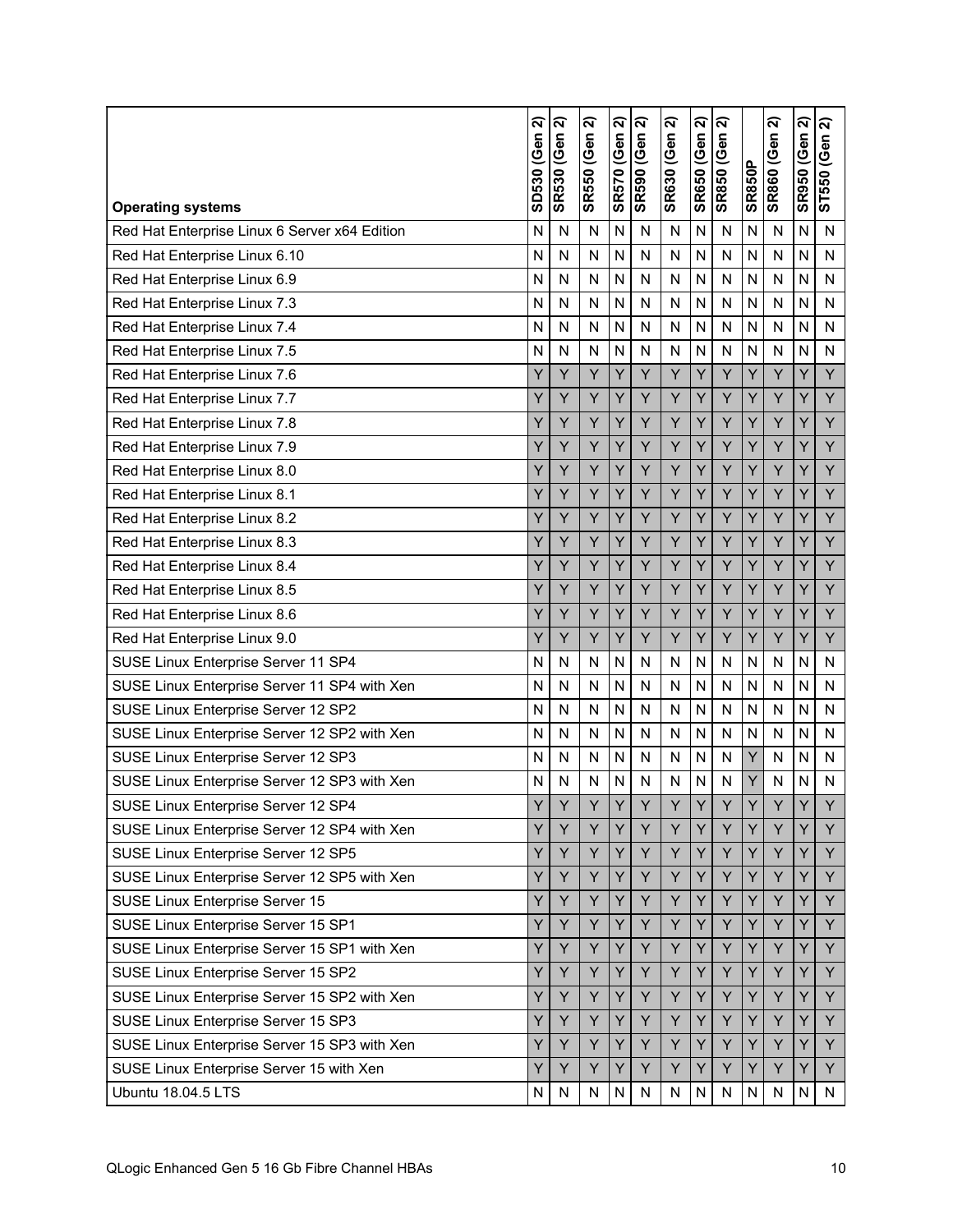<span id="page-10-0"></span>

| <b>Operating systems</b>                | ล<br>(Gen<br>SD530 | ส<br>(Gen<br><b>SR530</b> | ส<br>(Gen<br><b>SR550</b> | $\overline{\mathbf{N}}$<br>(Gen<br>0<br>SR <sub>57</sub> | ส<br>(Gen<br><b>SR590</b> | ส<br>(Gen<br><b>SR630</b> | ส<br>(Gen<br><b>SR650</b> | ส<br>(Gen<br><b>SR850</b> | <b>SR850P</b> | ส<br><b>SR860 (Gen</b> | ส<br><b>SR950 (Gen</b> | ন<br>(Gen<br>ST550 |
|-----------------------------------------|--------------------|---------------------------|---------------------------|----------------------------------------------------------|---------------------------|---------------------------|---------------------------|---------------------------|---------------|------------------------|------------------------|--------------------|
| Ubuntu 20.04 LTS                        | N                  | N                         | N                         | N                                                        | N                         | N                         | N                         | N                         | N             | N                      | N                      | N                  |
| Ubuntu 22.04 LTS                        | N                  | N                         | N                         | N                                                        | N                         | N                         | N                         | N                         | N             | N                      | N                      | N                  |
| VMware vSphere Hypervisor (ESXi) 5.5    | N                  | N                         | $\mathsf{N}$              | N                                                        | N                         | N                         | N                         | N                         | N             | N                      | N                      | N                  |
| VMware vSphere Hypervisor (ESXi) 6.0 U3 | N                  | N                         | N                         | N                                                        | N                         | N                         | N                         | N                         | N             | N                      | N                      | N                  |
| VMware vSphere Hypervisor (ESXi) 6.5    | N                  | N                         | N                         | N                                                        | N                         | N                         | N                         | N                         | N             | N                      | N                      | N                  |
| VMware vSphere Hypervisor (ESXi) 6.5 U1 | N                  | N                         | N                         | N                                                        | N                         | N                         | N                         | N                         | N             | N                      | N                      | N                  |
| VMware vSphere Hypervisor (ESXi) 6.5 U2 | Y                  | Y                         | Y                         | Y                                                        | Y                         | Y                         | Υ                         | Y                         | Y             | Y                      | Y                      | Y                  |
| VMware vSphere Hypervisor (ESXi) 6.5 U3 | Υ                  | Y                         | Y                         | Y                                                        | Y                         | Y                         | Y                         | Y                         | Y             | Y                      | Y                      | Ÿ                  |
| VMware vSphere Hypervisor (ESXi) 6.7    | N                  | N                         | N                         | N                                                        | N                         | N                         | N                         | N                         | N             | N                      | N                      | N                  |
| VMware vSphere Hypervisor (ESXi) 6.7 U1 | Y                  | Y                         | Y                         | Y                                                        | Y                         | Y                         | Y                         | Y                         | Y             | Υ                      | Y                      | Y                  |
| VMware vSphere Hypervisor (ESXi) 6.7 U2 | Y                  | Y                         | Y                         | Y                                                        | Y                         | Y                         | Y                         | Y                         | Y             | Y                      | Y                      | Y                  |
| VMware vSphere Hypervisor (ESXi) 6.7 U3 | Y                  | Y                         | Y                         | Y                                                        | Y                         | Y                         | Y                         | Y                         |               | Υ                      | Y                      | Y                  |
| VMware vSphere Hypervisor (ESXi) 7.0    | Υ                  | Y <sup>1</sup>            | Y <sup>1</sup>            | Y                                                        | Y <sup>1</sup>            | Y <sup>1</sup>            | Y                         | Y <sup>1</sup>            | Y             | Y <sup>1</sup>         | Υ                      | Y <sup>1</sup>     |
| VMware vSphere Hypervisor (ESXi) 7.0 U1 | Y                  | Y                         | Y                         | Y                                                        | Y                         | Y                         | Y                         | Υ                         | Y             | Y                      | Y                      | Y                  |
| VMware vSphere Hypervisor (ESXi) 7.0 U2 | Y                  | Y                         | Y                         | Y                                                        | Y                         | Y                         | Y                         | Y                         | Y             | Y                      | Y                      | Y                  |
| VMware vSphere Hypervisor (ESXi) 7.0 U3 | Y                  | Y                         | Y                         | Y                                                        | Y                         | Y                         | Y                         | Y                         |               | Y                      | Υ                      | Y                  |

Table 10. Operating system support for QLogic 16Gb Enhanced Gen5 FC Single-port HBA, 01CV750 (Part 3 of 3)

| <b>Operating systems</b>                        | ╤<br>(Gen<br>SD530 | ╤<br>(Gen<br><b>SR530</b> | €<br>(Gen<br><b>SR550</b> | ╤<br>(Gen<br><b>SR570</b> | €<br>(Gen<br><b>SR590</b> | ∈<br>(Gen<br><b>SR630</b> | ╤<br>(Gen<br><b>SR650</b> | ╤<br>(Gen<br><b>SR850</b> | $\leftarrow$<br>(Gen<br><b>SR860</b> | ╤<br>န<br><u>ଏ</u><br><b>SR950</b> | ╤<br>(Gen<br>ST550 | ୨ି<br>ш<br>᠇<br>624<br>$\times$<br>0562/0582x | ╤<br>⋗<br>r<br>ш<br>(6241)<br>x3850/3950 X6 | (5465)<br><b>SM</b><br>nx360 | (5464)<br>М5<br>М<br>x3500 | (5463)<br>Μ5<br>x3550 | (8869)<br><b>SM</b><br>x3550 | (5462)<br><b>SM</b><br>x3650 | 1288)<br>ທ<br>Σ<br>x3650 |
|-------------------------------------------------|--------------------|---------------------------|---------------------------|---------------------------|---------------------------|---------------------------|---------------------------|---------------------------|--------------------------------------|------------------------------------|--------------------|-----------------------------------------------|---------------------------------------------|------------------------------|----------------------------|-----------------------|------------------------------|------------------------------|--------------------------|
| <b>Microsoft Windows Server</b><br>2012         | N                  | N                         | N                         | N                         | N                         | N                         | N                         | N                         | N                                    | N                                  | N                  | Y                                             | Y                                           | Y                            | Y                          | Y                     | Y                            | N                            | Y                        |
| Microsoft Windows Server<br>2012 R <sub>2</sub> | Y                  | Y                         | Y                         | Y                         | Y                         | Y                         | Y                         | Y                         | Y                                    | Y                                  | Y                  | Y                                             | Y                                           | Y                            | Y                          | Υ                     | Y                            | N                            | Y                        |
| <b>Microsoft Windows Server</b><br>2016         | Y                  | Y                         | Y                         | Y                         | Y                         | Y                         | Y                         | Y                         | Y                                    | Y                                  | Y                  | Y                                             | $Y^3$                                       | Y                            | Y                          | Υ                     | Y                            | ٧                            | Y                        |
| <b>Microsoft Windows Server</b><br>2019         | Y                  | Y                         | Y                         | Y                         | Y                         | Y                         | Y                         | Y                         | Y                                    | Y                                  | Y                  | N                                             | Y                                           | N                            | N                          | N                     | Y                            | N                            | Y                        |
| <b>Microsoft Windows Server</b><br>2022         | Y                  | Y                         | Y                         | Y                         | Y                         | Y                         | Y                         | Y                         | Y                                    | Y                                  | Y                  | N                                             | N                                           | N                            | N                          | N                     | N                            | N                            | N                        |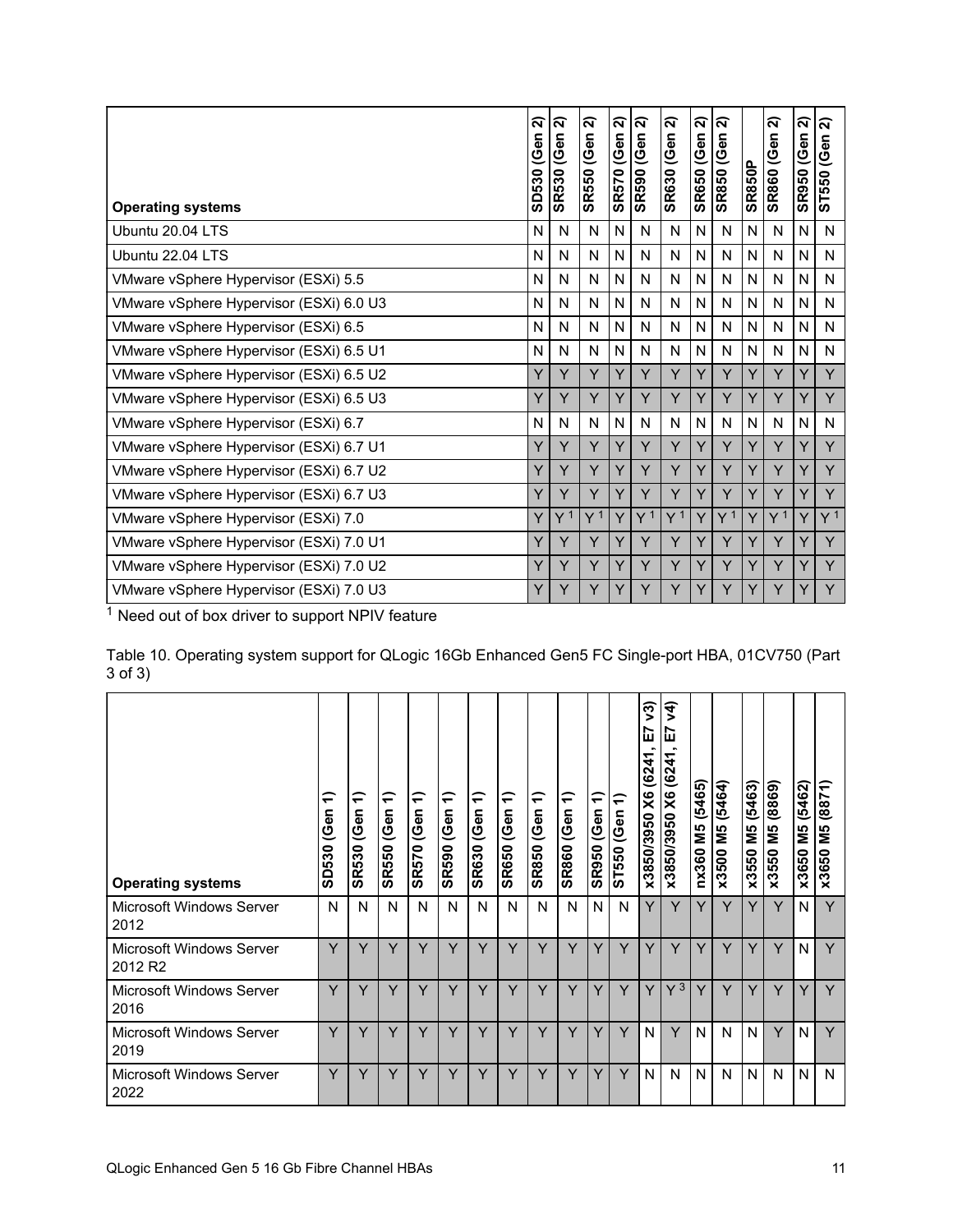| <b>Operating systems</b>                               | ╤<br>SD530 (Gen | ╤<br><b>SR530 (Gen</b> | ╤<br><b>SR550 (Gen</b> | ╤<br><b>SR570 (Gen</b> | ╤<br><b>SR590 (Gen</b> | ╤<br><b>SR630 (Gen</b> | ╤<br><b>SR650 (Gen</b> | ╤<br><b>SR850 (Gen</b> | ╤<br><b>SR860 (Gen</b> | ╤<br><b>SR950 (Gen</b> | ╤<br>ST550 (Gen | $\sqrt{3}$<br><u>r</u><br>X6 (6241,<br>x3850/3950 | र्<br>E7<br>x3850/3950 X6 (6241, | nx360 M5 (5465) | M5 (5464)<br>x3500 | x3550 M5 (5463) | x3550 M5 (8869) | x3650 M5 (5462) | (8871)<br><b>N5</b><br>x3650 |
|--------------------------------------------------------|-----------------|------------------------|------------------------|------------------------|------------------------|------------------------|------------------------|------------------------|------------------------|------------------------|-----------------|---------------------------------------------------|----------------------------------|-----------------|--------------------|-----------------|-----------------|-----------------|------------------------------|
| Microsoft Windows Server<br>version 1709               | Y               | Y                      | Y                      | Y                      | Y                      | Y                      | Y                      | Y                      | Y                      | Y                      | Y               | Y                                                 | Y                                | Y               | Y                  | Y               | Y               | Y               | Y                            |
| Microsoft Windows Server<br>version 1803               | Y               | N                      | N                      | N                      | N                      | Y                      | Y                      | Y                      | Y                      | Y                      | N               | N                                                 | N                                | N               | N                  | N               | Y               | N               | Y                            |
| Red Hat Enterprise Linux 6<br>Server x64 Edition       | N               | N                      | Y                      | N                      | N                      | N                      | N                      | N                      | N                      | N                      | N               | Υ                                                 | Y                                | Y               | Y                  | Y               | Y               | Y               | Y                            |
| Red Hat Enterprise Linux 6.10                          | Y               | Ÿ                      | Y                      | Y                      | Y                      | Y                      | Y                      | Y                      | Y                      | Y                      | Y               | Y                                                 | Y                                | Y               | Y                  | Y               | Y               | Y               | Y                            |
| Red Hat Enterprise Linux 6.9                           | Υ               | Υ                      | Υ                      | Υ                      | Y                      | Υ                      | Y                      | Υ                      | Y                      | Y                      | Y               | Υ                                                 | Y                                | Υ               | Y                  | Y               | Y               | Y               | Y                            |
| Red Hat Enterprise Linux 7.3                           | Y               | Y                      | Ÿ                      | N                      | N                      | Y                      | Y                      | Y                      | N                      | Y                      | Y               | Y                                                 | Y                                | Y               | Y                  | Y               | Y               | Y               | Y                            |
| Red Hat Enterprise Linux 7.4                           | Υ               | Υ                      | Y                      | Υ                      | Y                      | Υ                      | Υ                      | Υ                      | Y                      | Y                      | Y               | Y                                                 | Y                                | Y               | Υ                  | Y               | Υ               | Y               | Y                            |
| Red Hat Enterprise Linux 7.5                           | Υ               | Υ                      | Y                      | Y                      | Y                      | Y                      | Y                      | Y                      | Y                      | Y                      | Y               | Ý                                                 | Y                                | Ÿ               | Y                  | Ý               | Y               | Y               | Y                            |
| Red Hat Enterprise Linux 7.6                           | Υ               | Υ                      | Y                      | Υ                      | Y                      | Υ                      | Y                      | Υ                      | Υ                      | Y                      | Y               | Y                                                 | Y                                | Υ               | Υ                  | Υ               | Υ               | Y               | Y                            |
| Red Hat Enterprise Linux 7.7                           | Υ               | Υ                      | Y                      | Υ                      | Y                      | Υ                      | Y                      | Y                      | Y                      | Y                      | Y               | Υ                                                 | Y                                | Υ               | Y                  | Y               | Y               | Y               | Y                            |
| Red Hat Enterprise Linux 7.8                           | Υ               | Υ                      | Y                      | Υ                      | Y                      | Y                      | Y                      | Y                      | Y                      | Y                      | Y               | Y                                                 | Y                                | Y               | Y                  | Y               | Y               | Y               | Y                            |
| Red Hat Enterprise Linux 7.9                           | Υ               | Υ                      | Y                      | Y                      | Y                      | Y                      | Y                      | Y                      | Y                      | Y                      | Y               | Y                                                 | Y                                | Y               | Y                  | Y               | Y               | Y               | Y                            |
| Red Hat Enterprise Linux 8.0                           | Y               | Y                      | Y                      | Y                      | Y                      | Y                      | Y                      | Y                      | Y                      | Y                      | Y               | N                                                 | Y                                | N               | N                  | N               | N               | N               | N                            |
| Red Hat Enterprise Linux 8.1                           | Υ               | Υ                      | Y                      | Y                      | Υ                      | Υ                      | Υ                      | Y                      | Y                      | Y                      | Y               | N                                                 | Y                                | N               | N                  | N               | N               | N               | N                            |
| Red Hat Enterprise Linux 8.2                           | Y               | Y                      | Ÿ                      | Y                      | Y                      | Y                      | Y                      | Y                      | Y                      | Y                      | Y               | N                                                 | Y                                | N               | $\mathsf{N}$       | N               | N               | N               | N                            |
| Red Hat Enterprise Linux 8.3                           | Υ               | Υ                      | Y                      | Υ                      | Y                      | Υ                      | Y                      | Υ                      | Y                      | Y                      | Y               | N                                                 | Y                                | N               | ${\sf N}$          | N               | ${\sf N}$       | N               | N                            |
| Red Hat Enterprise Linux 8.4                           | Υ               | Y                      | Υ                      | Υ                      | Y                      | Y                      | Y                      | Y                      | Y                      | Y                      | Y               | N                                                 | N                                | N               | N                  | N               | N               | N               | N                            |
| Red Hat Enterprise Linux 8.5                           | Υ               | Y                      | Y                      | Y                      | Υ                      | Υ                      | Y                      | Υ                      | Y                      | Y                      | Y               | N                                                 | N                                | N               | N                  | N               | ${\sf N}$       | N               | N                            |
| Red Hat Enterprise Linux 8.6                           | Y               | Y                      | Y                      | Y                      | Ÿ                      | Y                      | Ý                      | Y                      | Y                      | Y                      | Y               | N                                                 | N                                | N               | $\mathsf{N}$       | N               | N               | N               | N                            |
| Red Hat Enterprise Linux 9.0                           | N               | N                      | N                      | N                      | N                      | N                      | N                      | N                      | N                      | N                      | N               | N                                                 | N                                | N               | N                  | N               | N               | $\mathsf{N}$    | N                            |
| <b>SUSE Linux Enterprise Server</b><br>11 SP4          | Y               | Y                      | Y                      | Υ                      | Y                      | Y                      | Y                      | Y                      | Y                      | Υ                      | Y               | Y                                                 | Y                                | Y               | Y                  | Y               | Y               | N               | Y                            |
| <b>SUSE Linux Enterprise Server</b><br>11 SP4 with Xen | Y               | Y                      | Y                      | Y                      | Y                      | Y                      | Y                      | Y                      | Y                      | Y                      | Y               | Y                                                 | Y                                | Y               | Y                  | Y               | Y               | $\mathsf{N}$    | Y                            |
| <b>SUSE Linux Enterprise Server</b><br>12 SP2          | Y               | Y                      | Υ                      | N                      | N                      | Y                      | Y                      | Y                      | N                      | Y                      | Y               | Y                                                 | Y                                | Y               | Y                  | Y               | Y               | Y               | Y                            |
| <b>SUSE Linux Enterprise Server</b><br>12 SP2 with Xen | Y               | Y                      | Y                      | N                      | N                      | Y                      | Y                      | Y                      | N                      | Y                      | Y               | Y                                                 | Y                                | Y               | Y                  | Y               | Y               | Y               | Y                            |
| <b>SUSE Linux Enterprise Server</b><br>12 SP3          | Y               | Y                      | Y                      | Y                      | Y                      | Y                      | Y                      | Y                      | Y                      | Y.                     | Y               | Y                                                 | Y                                | Y               | Y                  | Y               | Y               | Y               | Y                            |
| <b>SUSE Linux Enterprise Server</b><br>12 SP3 with Xen | Y               | Y                      | Y                      | Y                      | Υ                      | Y                      | Y                      | Y                      | Y                      | Y                      | Y               | Y                                                 | Y                                | Y               | Y                  | Y               | Y               | Y               | Y                            |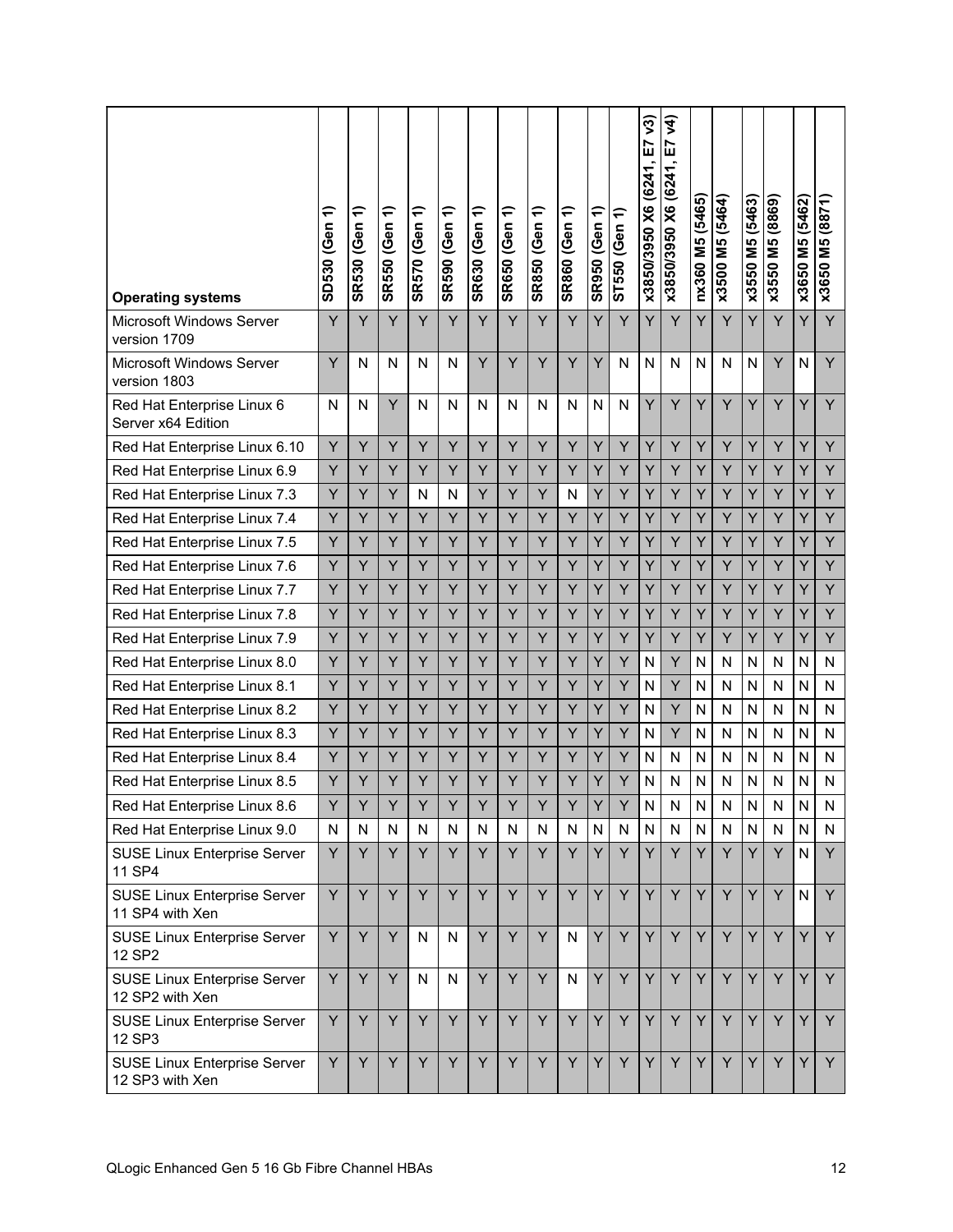| <b>Operating systems</b>                               | ╤<br>SD530 (Gen | ╤<br><b>SR530 (Gen</b> | SR550 (Gen 1) | SR570 (Gen 1) | SR590 (Gen 1) | SR630 (Gen 1) | <b>SR650 (Gen 1)</b> | SR850 (Gen 1) | SR860 (Gen 1) | ╤<br><b>SR950 (Gen</b> | ST550 (Gen 1) | $\sqrt{3}$<br>E7<br>x3850/3950 X6 (6241) | र्च<br>E7<br>x3850/3950 X6 (6241, | nx360 M5 (5465) | x3500 M5 (5464) | x3550 M5 (5463) | x3550 M5 (8869) | x3650 M5 (5462) | M5 (8871)<br>x3650 |
|--------------------------------------------------------|-----------------|------------------------|---------------|---------------|---------------|---------------|----------------------|---------------|---------------|------------------------|---------------|------------------------------------------|-----------------------------------|-----------------|-----------------|-----------------|-----------------|-----------------|--------------------|
| <b>SUSE Linux Enterprise Server</b><br>12 SP4          | Y               | Ÿ                      | Y             | Y             | Y             | Y             | Y                    | Y             | Y             | Y                      | Y             | Y                                        | Y                                 | Y               | Y               | Y               | Y               | Y               | Y                  |
| <b>SUSE Linux Enterprise Server</b><br>12 SP4 with Xen | Y               | Ÿ                      | Y             | Y             | Y             | Y             | Y                    | Y             | Y             | Y                      | Y             | Y                                        | Y                                 | Y               | Y               | Y               | Y               | Y               | Y                  |
| <b>SUSE Linux Enterprise Server</b><br><b>12 SP5</b>   | Y               | Υ                      | Y             | Y             | Y             | Y             | Y                    | Y             | Y             | Y                      | Y             | Y                                        | Y                                 | Y               | Y               | Y               | Y               | Y               | Y                  |
| <b>SUSE Linux Enterprise Server</b><br>12 SP5 with Xen | Y               | Ÿ                      | Ÿ             | Y             | Y             | Y             | Y                    | Y             | Y             | Y                      | Y             | Y                                        | Y                                 | Y               | Y               | Y               | Y               | Y               | Y                  |
| <b>SUSE Linux Enterprise Server</b><br>15              | Y               | Y                      | Y             | Y             | Y             | Y             | Y                    | Y             | Y             | Y                      | Y             | Y                                        | Y                                 | Y               | N               | N               | Y               | N               | Y                  |
| <b>SUSE Linux Enterprise Server</b><br>15 SP1          | Y               | Y                      | Y             | Y             | Y             | Y             | Y                    | Y             | Y             | Y                      | Y             | Y                                        | Y                                 | Y               | $\mathsf{N}$    | N               | Y               | N               | Y                  |
| <b>SUSE Linux Enterprise Server</b><br>15 SP1 with Xen | Y               | Y                      | Y             | Y             | Y             | Y             | Y                    | Y             | Y             | Y                      | Y             | Y                                        | Y                                 | Y               | $\mathsf{N}$    | N               | Y               | N               | Y                  |
| <b>SUSE Linux Enterprise Server</b><br>15 SP2          | Y               | Y                      | Y             | Y             | Y             | Y             | Y                    | Y             | Y             | Y                      | Y             | Y                                        | Y                                 | Y               | $\mathsf{N}$    | N               | Y               | N               | Y                  |
| <b>SUSE Linux Enterprise Server</b><br>15 SP2 with Xen | Y               | Y                      | Y             | Y             | Y             | Y             | Y                    | Y             | Y             | Y                      | Y             | Y                                        | Y                                 | Y               | N               | N               | Y               | N               | Y                  |
| <b>SUSE Linux Enterprise Server</b><br>15 SP3          | Y               | Y                      | Y             | Y             | Y             | Y             | Y                    | Y             | Y             | Y                      | Y             | N                                        | N                                 | N               | N               | N               | N               | N               | N                  |
| <b>SUSE Linux Enterprise Server</b><br>15 SP3 with Xen | Y               | Ÿ                      | Y             | Y             | Y             | Y             | Y                    | Y             | Y             | Y                      | Y             | N                                        | N                                 | N               | N               | N               | N               | N               | N                  |
| <b>SUSE Linux Enterprise Server</b><br>15 with Xen     | Y               | Ÿ                      | Y             | Y             | Y             | Y             | Y                    | Y             | Y             | Y                      | Y             | Y                                        | Y                                 | Y               | N               | N               | Ÿ               | N               | Y                  |
| <b>Ubuntu 18.04.5 LTS</b>                              | N               | N                      | N             | N             | N             | N             | N                    | N             | N             | N                      | N             | $\mathsf{N}$                             | N                                 | N               | N               | N               | N               | N               | N                  |
| Ubuntu 20.04 LTS                                       | N               | N                      | И             | N             | N             | N             | N                    | N             | N             | N                      | N             | $\mathsf{N}$                             | N                                 | N               | N               | N               | N               | N               | N                  |
| Ubuntu 22.04 LTS                                       | N               | N                      | N             | N             | N             | N             | N                    | N             | N             | N                      | N             | N                                        | $\mathsf{N}$                      | N               | N               | N               | N               | N               | N                  |
| VMware vSphere Hypervisor<br>(ESXi) 5.5                | N               | N                      | N             | N             | N             | N             | N                    | N             | N             | N                      | N             | Y                                        | N                                 | Y               | Y               | Y               | Y               | N               | Y                  |
| VMware vSphere Hypervisor<br>(ESXi) 6.0 U3             | Y               | Y                      | Y             | Y             | Y             | Y             | Y                    | Y             | Y             | Y                      | Y             | Y                                        | Y                                 | Y               | Y               | Y               | Y               | Y               | Y                  |
| VMware vSphere Hypervisor<br>(ESXi) 6.5                | Y               | Y                      | Y             | N             | N             | Y             | Y                    | Y             | N             | Y                      | Y             | $\mathsf{N}$                             | Y                                 | Y               | Y               | Y               | Y               | Y               | Y                  |
| VMware vSphere Hypervisor<br>(ESXi) 6.5 U1             | Y               | Y                      | Y             | Y             | Y             | Y             | Y                    | Y             | Y             | Y                      | Y             | $\mathsf{N}$                             | Y                                 | Y               | Y               | Y               | Y               | Y               | Y                  |
| VMware vSphere Hypervisor<br>(ESXi) 6.5 U2             | Y               | $Y^2$                  | $Y^2$         | $Y^2$         | $\sqrt{2}$    | $Y^2$         | $Y^2$                | Y             | Y             | Y                      | $Y^2$         | ${\sf N}$                                | Y                                 | Y               | Y               | Y               | Y               | Y               | Y                  |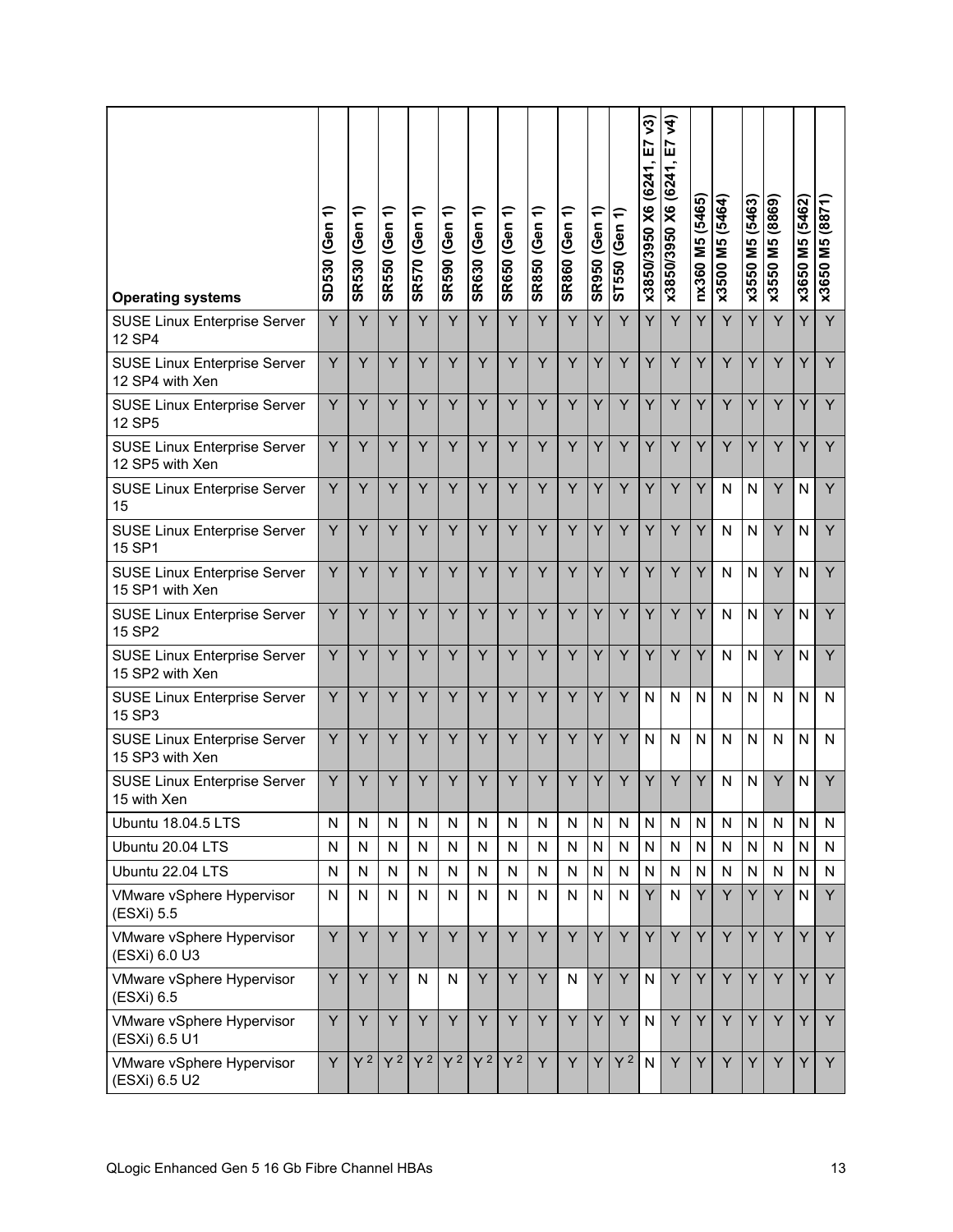| <b>Operating systems</b>                   | ╤<br>SD530 (Gen | ↽<br>(Gen<br><b>SR530</b> | ╤<br><b>SR550 (Gen</b> | ╤<br><b>SR570 (Gen</b> | ╤<br><b>SR590 (Gen</b> | ╤<br><b>SR630 (Gen</b> | ╤<br><b>SR650 (Gen</b> | ╤<br><b>SR850 (Gen</b> | ╤<br><b>SR860 (Gen</b> | $\equiv$<br><b>SR950 (Gen</b> | ST550 (Gen 1)  | v3<br>E7<br>X6 (6241,<br>x3850/3950 | $\widetilde{\mathcal{F}}$<br>Ŀ<br>x3850/3950 X6 (6241, | nx360 M5 (5465) | M5 (5464)<br>x3500 | M5 (5463)<br>x3550 | 6988) SM 0552X | M5 (5462)<br>x3650 | (8871)<br><b>M5</b><br>x3650 |
|--------------------------------------------|-----------------|---------------------------|------------------------|------------------------|------------------------|------------------------|------------------------|------------------------|------------------------|-------------------------------|----------------|-------------------------------------|--------------------------------------------------------|-----------------|--------------------|--------------------|----------------|--------------------|------------------------------|
| VMware vSphere Hypervisor<br>(ESXi) 6.5 U3 | Y               | Y                         | Y                      | Y                      | Y                      | Y                      | Y                      | Y                      | Y                      | Y                             | Y              | N                                   | Y                                                      | Y               | Y                  | Y                  | Y              | Y                  | Y                            |
| VMware vSphere Hypervisor<br>(ESXi) 6.7    | Y               | $Y^2$                     | $Y^2$                  | $Y^2$                  | $Y^2$                  | $Y^2$                  | $Y^2$                  | Y                      | Y                      | Ÿ                             | $Y^2$          | N                                   | $Y^2$                                                  | Y               | $Y^2$              | N                  | $Y^2$          | $\overline{N}$     | $Y^2$                        |
| VMware vSphere Hypervisor<br>(ESXi) 6.7 U1 | Y               | Y                         | Y                      | Y                      | Y                      | Y                      | Y                      | Y                      | Y                      | Y                             | Y              | $\mathsf{N}$                        | Y <sup>2</sup>                                         | Y               | $Y^2$              | N                  | $Y^2$          | N                  | $Y^2$                        |
| VMware vSphere Hypervisor<br>(ESXi) 6.7 U2 | Y               | Ÿ                         | Y                      | Y                      | Y                      | Y                      | Y                      | Y                      | Y                      | Y                             | Y              | N                                   | $Y^2$                                                  | Y               | $Y^2$              | N                  | $Y^2$          | N                  | $Y^2$                        |
| VMware vSphere Hypervisor<br>(ESXi) 6.7 U3 | Y               | Y                         | Y                      | Y                      | Y                      | Y                      | Y                      | Y                      | Y                      | Y                             | Y              | N                                   | $Y^2$                                                  | Y               | $Y^2$              | N                  | $Y^2$          | N                  | $Y^2$                        |
| VMware vSphere Hypervisor<br>(ESXi) 7.0    | Y <sup>1</sup>  | Y <sup>1</sup>            | Y <sup>1</sup>         | Y                      | Y <sup>1</sup>         | Y <sup>1</sup>         | Y <sup>1</sup>         | Y <sup>1</sup>         | Y <sup>1</sup>         | Y                             | Y <sup>1</sup> | N                                   | N                                                      | N               | $\mathsf{N}$       | N                  | $\mathsf{N}$   | $\mathsf{N}$       | $\mathsf{N}$                 |
| VMware vSphere Hypervisor<br>(ESXi) 7.0 U1 | Y               | Y                         | Y                      | Y                      | Y                      | Y                      | Y                      | Y                      | Y                      | Y                             | Y              | N                                   | N                                                      | $\mathsf{N}$    | $\mathsf{N}$       | N                  | N              | N                  | N                            |
| VMware vSphere Hypervisor<br>(ESXi) 7.0 U2 | Y               | Y                         | Y                      | Y                      | Y                      | Y                      | Y                      | Y                      | Y                      | Y                             | Y              | $\mathsf{N}$                        | N                                                      | N               | N                  | N                  | N              | $\mathsf{N}$       | N                            |
| VMware vSphere Hypervisor<br>(ESXi) 7.0 U3 | Y               | Y                         | Y                      | Y                      | Y                      | Y                      | Y                      | Y                      | Y                      | Y                             | Y              | $\mathsf{N}$                        | N                                                      | $\mathsf{N}$    | $\mathsf{N}$       | N                  | N              | N                  | N                            |

<sup>2</sup> Detail information please refer to Support Tip [HT506708](https://datacentersupport.lenovo.com/us/en/solutions/ht506708)

 $3$  [in box driver support only]

Table 11. Operating system support for QLogic 16Gb Enhanced Gen5 FC Dual-port HBA, 01CV760 (Part 1  $of 3)$ 

| <b>Operating systems</b>                      | $2$<br><b>SR630</b> | 5<br><b>SR650</b> | 5<br><b>SR850</b> | l2<br><b>SR860</b> | ST650          | <b>SR635</b><br>SR645 |                | <b>SR655</b> | ၊ ဟ<br>SR66! |
|-----------------------------------------------|---------------------|-------------------|-------------------|--------------------|----------------|-----------------------|----------------|--------------|--------------|
| Microsoft Windows Server 2012                 | N <sub>1</sub>      | N                 | N                 |                    | <b>NINI</b>    | N I                   | N <sub>1</sub> | N            | I N          |
| Microsoft Windows Server 2012 R2              | N.                  | N                 | N                 | IN I               | N <sub>1</sub> | N I                   | N <sub>1</sub> | N            | I N          |
| Microsoft Windows Server 2016                 | Y                   |                   |                   | v                  |                |                       |                |              |              |
| Microsoft Windows Server 2019                 | Υ                   | $\vee$            | Y                 | v                  |                |                       |                |              |              |
| Microsoft Windows Server 2022                 | Y                   |                   |                   |                    |                |                       |                |              |              |
| Microsoft Windows Server version 1709         | N.                  | N                 | N                 | <sub>N</sub>       | N              | N                     | N              | N            | I N          |
| Microsoft Windows Server version 1803         | N <sub>1</sub>      | N                 | N                 | N                  | <sub>N</sub>   | N I                   | N <sub>1</sub> | N            | I N          |
| Red Hat Enterprise Linux 6 Server x64 Edition | N.                  | N.                |                   | <b>NINININININ</b> |                |                       |                |              |              |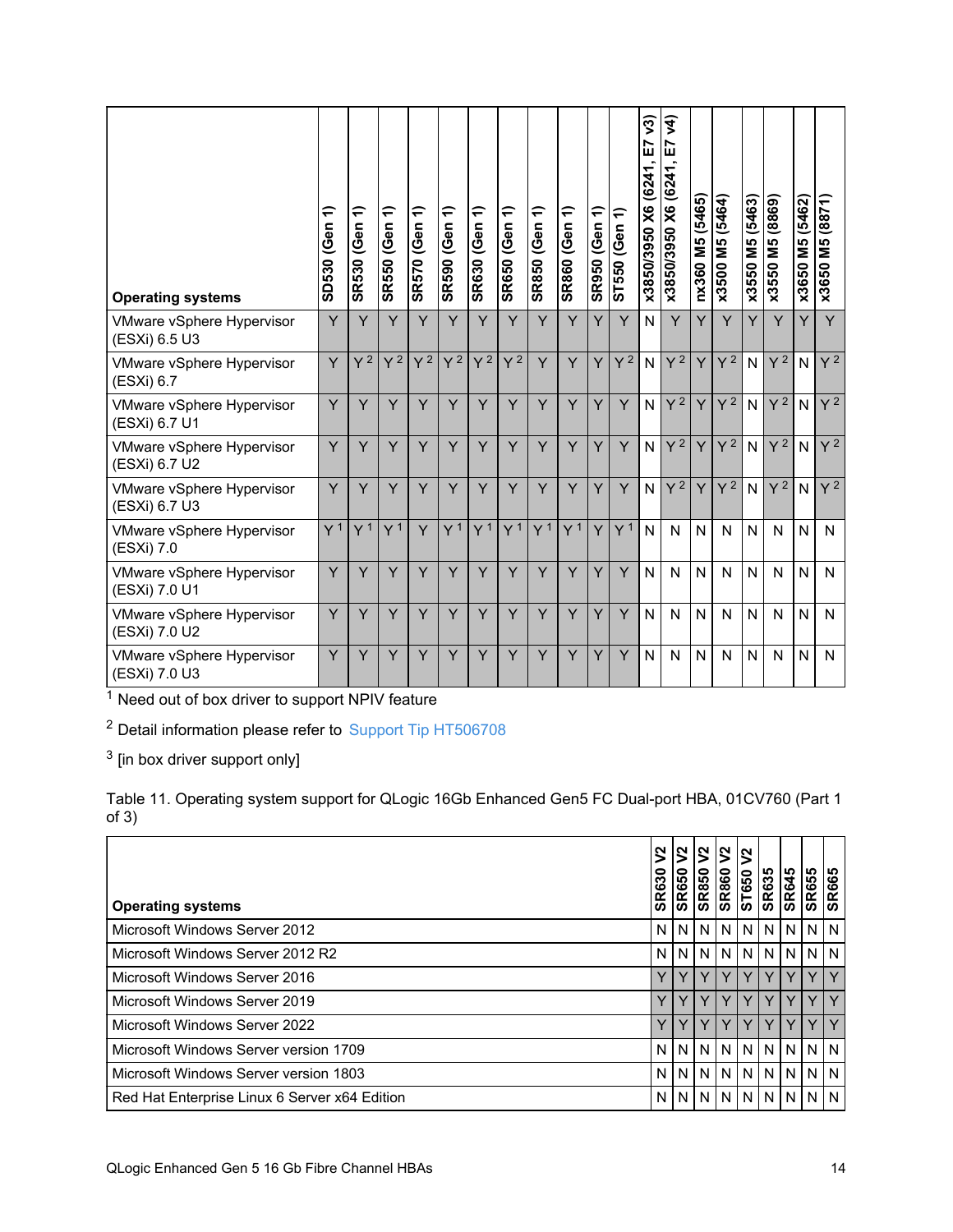|                                              | ኔ<br><b>SR630</b> | ያ<br><b>SR650</b> | <b>SR850 V2</b> | <b>SR860 V2</b> | $\boldsymbol{\mathsf{S}}$<br>ST650 | <b>SR635</b> | <b>SR645</b> | <b>SR655</b> | <b>SR665</b>   |
|----------------------------------------------|-------------------|-------------------|-----------------|-----------------|------------------------------------|--------------|--------------|--------------|----------------|
| <b>Operating systems</b>                     |                   |                   |                 |                 |                                    |              |              |              |                |
| Red Hat Enterprise Linux 6.10                | N                 | N                 | N               | $\mathsf{N}$    | N                                  | N            | Ν            | N            | $\mathsf{N}$   |
| Red Hat Enterprise Linux 6.9                 | N                 | $\mathsf{N}$      | N               | N               | N                                  | N            | N            | N            | N              |
| Red Hat Enterprise Linux 7.3                 | $\mathsf{N}$      | ${\sf N}$         | N               | $\mathsf{N}$    | $\mathsf{N}$                       | N            | N            | N            | $\mathsf{N}$   |
| Red Hat Enterprise Linux 7.4                 | N                 | $\mathsf{N}$      | N               | N               | N                                  | N            | N            | N            | N              |
| Red Hat Enterprise Linux 7.5                 | N                 | N                 | N               | N               | N                                  | N            | N            | N            | N              |
| Red Hat Enterprise Linux 7.6                 | N                 | N                 | N               | N               | N                                  | Y            | Ÿ            | Ÿ            | Y              |
| Red Hat Enterprise Linux 7.7                 | N                 | N                 | N               | N               | N                                  | Y            | Y            | Y            | Y              |
| Red Hat Enterprise Linux 7.8                 | N                 | N                 | N               | N               | N                                  | Y            | Y            | Υ            | Y              |
| Red Hat Enterprise Linux 7.9                 | Ý                 | Ÿ                 | Y               | Ÿ               | Y                                  | Y            | Ÿ            | Ÿ            | Y              |
| Red Hat Enterprise Linux 8.0                 | N                 | N                 | N               | ${\sf N}$       | $\mathsf{N}$                       | Y            | N            | Υ            | ${\sf N}$      |
| Red Hat Enterprise Linux 8.1                 | N                 | N                 | N               | $\overline{N}$  | N                                  | Y            | Ÿ            | Ý            | $\overline{Y}$ |
| Red Hat Enterprise Linux 8.2                 | Υ                 | Y                 | Y               | Y               | Y                                  | Υ            | Y            | Υ            | Y              |
| Red Hat Enterprise Linux 8.3                 | Y                 | Y                 | Y               | Ÿ               | Y                                  | Y            | Y            | Y            | Y              |
| Red Hat Enterprise Linux 8.4                 | Y                 | Y                 | Y               | Y               | Y                                  | Y            | Y            | Y            | Y              |
| Red Hat Enterprise Linux 8.5                 | Υ                 | Y                 | Y               | Y               | Y                                  | Y            | Y            | Y            | Y              |
| Red Hat Enterprise Linux 8.6                 | Υ                 | Y                 | Y               | Y               | Y                                  | Y            | Y            | Ÿ            | Y              |
| Red Hat Enterprise Linux 9.0                 | Υ                 | Υ                 | Y               | Y               | Y                                  | Y            | Y            | Y            | Y              |
| SUSE Linux Enterprise Server 11 SP4          | N                 | $\mathsf{N}$      | N               | $\mathsf{N}$    | N                                  | N            | N            | N            | $\overline{N}$ |
| SUSE Linux Enterprise Server 11 SP4 with Xen | $\mathsf{N}$      | ${\sf N}$         | N               | $\mathsf{N}$    | $\mathsf{N}$                       | N            | ${\sf N}$    | N            | ${\sf N}$      |
| SUSE Linux Enterprise Server 12 SP2          | N                 | $\mathsf{N}$      | N               | $\overline{N}$  | $\mathsf{N}$                       | N            | N            | N            | N              |
| SUSE Linux Enterprise Server 12 SP2 with Xen | N                 | N                 | N               | N               | N                                  | N            | N            | N            | $\mathsf{N}$   |
| SUSE Linux Enterprise Server 12 SP3          | N                 | N                 | N               | N               | N                                  | N            | N            | N            | $\overline{N}$ |
| SUSE Linux Enterprise Server 12 SP3 with Xen | N                 | N                 | N               | N               | N                                  | N            | N            | N            | $\mathsf{N}$   |
| SUSE Linux Enterprise Server 12 SP4          | N                 | N                 | N               | N               | N                                  | Y            | N            | Y            | $\mathsf{N}$   |
| SUSE Linux Enterprise Server 12 SP4 with Xen | N                 | $\mathsf{N}$      | N               | $\mathsf{N}$    | N                                  | Y            | N            | Y            | $\mathsf{N}$   |
| SUSE Linux Enterprise Server 12 SP5          | Y                 | Y                 | Y               | Ÿ               | Y                                  | Y            | Y            | Y            | Y              |
| SUSE Linux Enterprise Server 12 SP5 with Xen | Υ                 | Y                 | Y               | Y               | Y                                  | Y            | Y            | Y            | Y              |
| SUSE Linux Enterprise Server 15              | N                 | N                 | ${\sf N}$       | ${\sf N}$       | ${\sf N}$                          | N            | $\mathsf{N}$ | ${\sf N}$    | $\mathsf{N}$   |
| SUSE Linux Enterprise Server 15 SP1          | N                 | N                 | $\mathsf{N}$    | $\mathsf{N}$    | ${\sf N}$                          | Y            | Υ            | Y            | Y              |
| SUSE Linux Enterprise Server 15 SP1 with Xen | ${\sf N}$         | ${\sf N}$         | $\mathsf{N}$    | $\mathsf{N}$    | N                                  | Y            | Y            | Y            | Y              |
| SUSE Linux Enterprise Server 15 SP2          | Υ                 | Y                 | Y               | Y               | Υ                                  | Y            | Y            | Y            | Y              |
| SUSE Linux Enterprise Server 15 SP2 with Xen | Y                 | Y                 | Y               | Y               | Υ                                  | Y            | Y            | Y            | Y              |
| SUSE Linux Enterprise Server 15 SP3          | Υ                 | Y                 | Υ               | Υ               | Υ                                  | Y            | Y            | Υ            | Y              |
| SUSE Linux Enterprise Server 15 SP3 with Xen | Y                 | Y                 | Y               | Y               | Y                                  | Y            | Y            | Y            | Y              |
| SUSE Linux Enterprise Server 15 with Xen     | N                 | N                 | $\mathsf{N}$    | ${\sf N}$       | ${\sf N}$                          | N            | ${\sf N}$    | ${\sf N}$    | $\mathsf{N}$   |
| Ubuntu 18.04.5 LTS                           | Υ                 | Y                 | ${\sf N}$       | N               | Y                                  | N            | ${\sf N}$    | N            | ${\sf N}$      |
| Ubuntu 20.04 LTS                             | Υ                 | Y                 | $\mathsf{N}$    | $\mathsf{N}$    | ${\sf N}$                          | N            | ${\sf N}$    | ${\sf N}$    | ${\sf N}$      |
| Ubuntu 22.04 LTS                             | Υ                 | Y                 | ${\sf N}$       | $\mathsf{N}$    | ${\sf N}$                          | N            | N            | N            | ${\sf N}$      |
| VMware vSphere Hypervisor (ESXi) 5.5         | N                 | N                 | $\mathsf{N}$    | ${\sf N}$       | N                                  | N            | N            | ${\sf N}$    | IN.            |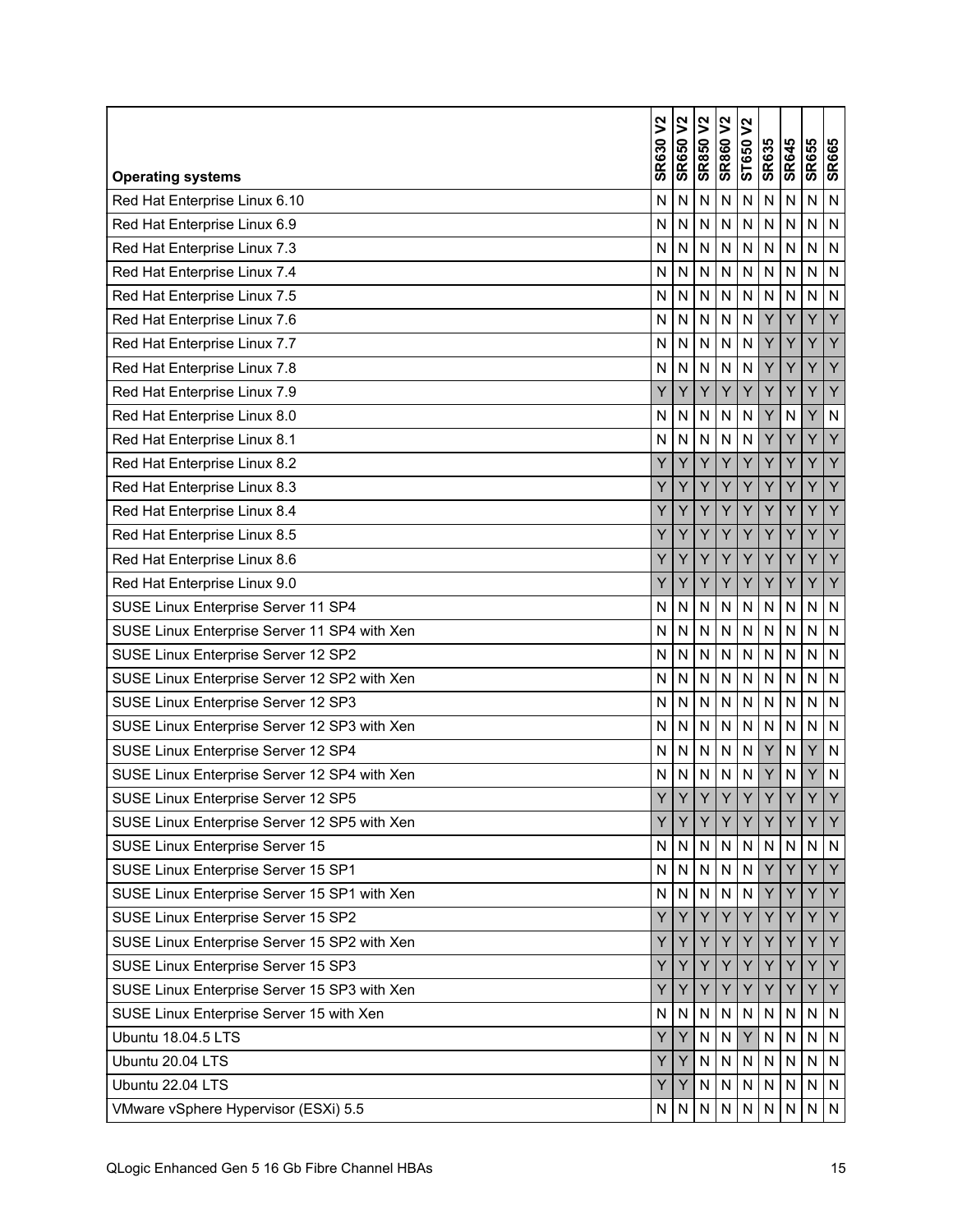| <b>Operating systems</b>                | ξ<br><b>SR630</b> | $\boldsymbol{\mathsf{S}}$<br><b>SR650</b> | ⅀<br><b>SR850</b> | $\mathsf{S}$<br><b>SR860</b> | $\overline{\mathsf{S}}$<br>ST650 | <b>SR635</b>   | <b>SR645</b> | <b>SR655</b> | <b>SR665</b> |
|-----------------------------------------|-------------------|-------------------------------------------|-------------------|------------------------------|----------------------------------|----------------|--------------|--------------|--------------|
| VMware vSphere Hypervisor (ESXi) 6.0 U3 | N.                | N                                         | N                 | N.                           | N                                | N I            | N.           | N            | N            |
| VMware vSphere Hypervisor (ESXi) 6.5    | N <sub>1</sub>    | N                                         | N                 | N                            | N                                | N <sub>1</sub> | N            | N            | I N          |
| VMware vSphere Hypervisor (ESXi) 6.5 U1 | N                 | N                                         | N                 | N                            | N                                | N              | N            | N            | N            |
| VMware vSphere Hypervisor (ESXi) 6.5 U2 | N.                | N                                         | N                 | N                            | N                                | ΝI             | N.           | N            | N            |
| VMware vSphere Hypervisor (ESXi) 6.5 U3 | N.                | N                                         | N.                | N                            | N                                | Y              | N.           | Y            | N            |
| VMware vSphere Hypervisor (ESXi) 6.7    | N                 | N                                         | N                 | N.                           | N                                | N              | N            | N            | I N          |
| VMware vSphere Hypervisor (ESXi) 6.7 U1 | N.                | N                                         | N                 | N.                           | N                                | N <sub>1</sub> | N            | N            | I N          |
| VMware vSphere Hypervisor (ESXi) 6.7 U2 | N.                | N                                         | N                 | N.                           | N                                | N <sub>1</sub> | N            | N            | N            |
| VMware vSphere Hypervisor (ESXi) 6.7 U3 | Y                 | Y                                         | N                 | N                            | Y                                | Y              | Y            | Y            | Y            |
| VMware vSphere Hypervisor (ESXi) 7.0    | N.                | N                                         | N                 | N.                           | N                                | Y              | Y            | Y            | Y            |
| VMware vSphere Hypervisor (ESXi) 7.0 U1 | N                 | N                                         | Y                 | Y                            | N                                | Y              | Y            | Y            | Y            |
| VMware vSphere Hypervisor (ESXi) 7.0 U2 | Y                 | Y                                         | Y                 | Y                            | Y                                | Y              | Y            | Y            | Y            |
| VMware vSphere Hypervisor (ESXi) 7.0 U3 | Y                 | Y                                         | Y                 | Y                            |                                  | Y              | Y            | Y            |              |

Table 12. Operating system support for QLogic 16Gb Enhanced Gen5 FC Dual-port HBA, 01CV760 (Part 2 of 3)

| <b>Operating systems</b>                      | ส<br>(Gen<br>SD530 | ส<br><b>SR530 (Gen</b> | ส<br>(Gen<br><b>SR550</b> | ส<br>(Gen<br><b>SR570</b> | ส<br><b>SR590 (Gen</b> | ส<br><b>SR630 (Gen</b> | ส<br><b>SR650 (Gen</b> | ส<br>SR850 (Gen | <b>SR850P</b> | ন<br><b>SR860 (Gen</b> | ส<br><b>SR950 (Gen</b> | ส<br>(Gen<br>550<br>5 |
|-----------------------------------------------|--------------------|------------------------|---------------------------|---------------------------|------------------------|------------------------|------------------------|-----------------|---------------|------------------------|------------------------|-----------------------|
| Microsoft Windows Server 2012                 | N                  | N                      | N                         | N                         | N                      | N                      | N                      | N               | N             | N                      | N                      | N                     |
| Microsoft Windows Server 2012 R2              | N                  | N                      | N                         | N                         | N                      | N                      | N                      | N               | N             | N                      | N                      | N                     |
| Microsoft Windows Server 2016                 | Υ                  | Y                      | Y                         | Y                         | Y                      | Y                      | Y                      | Y               | Y             | Y                      | Y                      | Y                     |
| Microsoft Windows Server 2019                 | Y                  | Y                      | Y                         | Y                         | Y                      | Y                      | Y                      | Y               | Y             | Υ                      | Y                      | Y                     |
| <b>Microsoft Windows Server 2022</b>          | Y                  | Y                      | Y                         | Y                         | Y                      | Y                      | Y                      | Y               | Y             | Y                      | Y                      | Y                     |
| Microsoft Windows Server version 1709         | N                  | N                      | N                         | N                         | N                      | N                      | $\mathsf{N}$           | N               | N             | N                      | N                      | N                     |
| Microsoft Windows Server version 1803         | N                  | N                      | N                         | N                         | N                      | N                      | N                      | N               | N             | N                      | N                      | N                     |
| Red Hat Enterprise Linux 6 Server x64 Edition | N                  | N                      | N                         | N                         | N                      | N                      | N                      | N               | N             | N                      | N                      | N                     |
| Red Hat Enterprise Linux 6.10                 | N                  | N                      | N                         | N                         | N                      | N                      | $\mathsf{N}$           | N               | N             | N                      | N                      | N                     |
| Red Hat Enterprise Linux 6.9                  | N                  | N                      | N                         | N                         | N                      | N                      | $\mathsf{N}$           | N               | N             | N                      | N                      | N                     |
| Red Hat Enterprise Linux 7.3                  | N                  | N                      | N                         | N                         | N                      | N                      | N                      | N               | N             | N                      | N                      | N                     |
| Red Hat Enterprise Linux 7.4                  | N                  | N                      | N                         | N                         | N                      | N                      | N                      | N               | N             | N                      | N                      | N                     |
| Red Hat Enterprise Linux 7.5                  | N                  | N                      | N                         | N                         | N                      | N                      | $\mathsf{N}$           | N               | N             | N                      | N                      | N                     |
| Red Hat Enterprise Linux 7.6                  | Υ                  | Y                      | Y                         | Y                         | Y                      | Y                      | Y                      | Y               | Y             | Y                      | Y                      | Y                     |
| Red Hat Enterprise Linux 7.7                  | Y                  | Y                      | Y                         | Y                         | Y                      | Y                      | Y                      | Y               | Y             | Υ                      |                        | Y                     |
| Red Hat Enterprise Linux 7.8                  | Y                  | Y                      | Y                         | Y                         | Y                      | Y                      | Y                      | Y               | Y             | Υ                      | Υ                      | Y                     |
| Red Hat Enterprise Linux 7.9                  | Y                  | Y                      | Y                         | Y                         | Y                      | Y                      | Y                      | Y               | Y             | Y                      |                        | Y                     |
| Red Hat Enterprise Linux 8.0                  | Y                  | Y                      | Ý                         | Y                         | Y                      | Y                      | Y                      | Y               | Y             | Y                      |                        | Υ                     |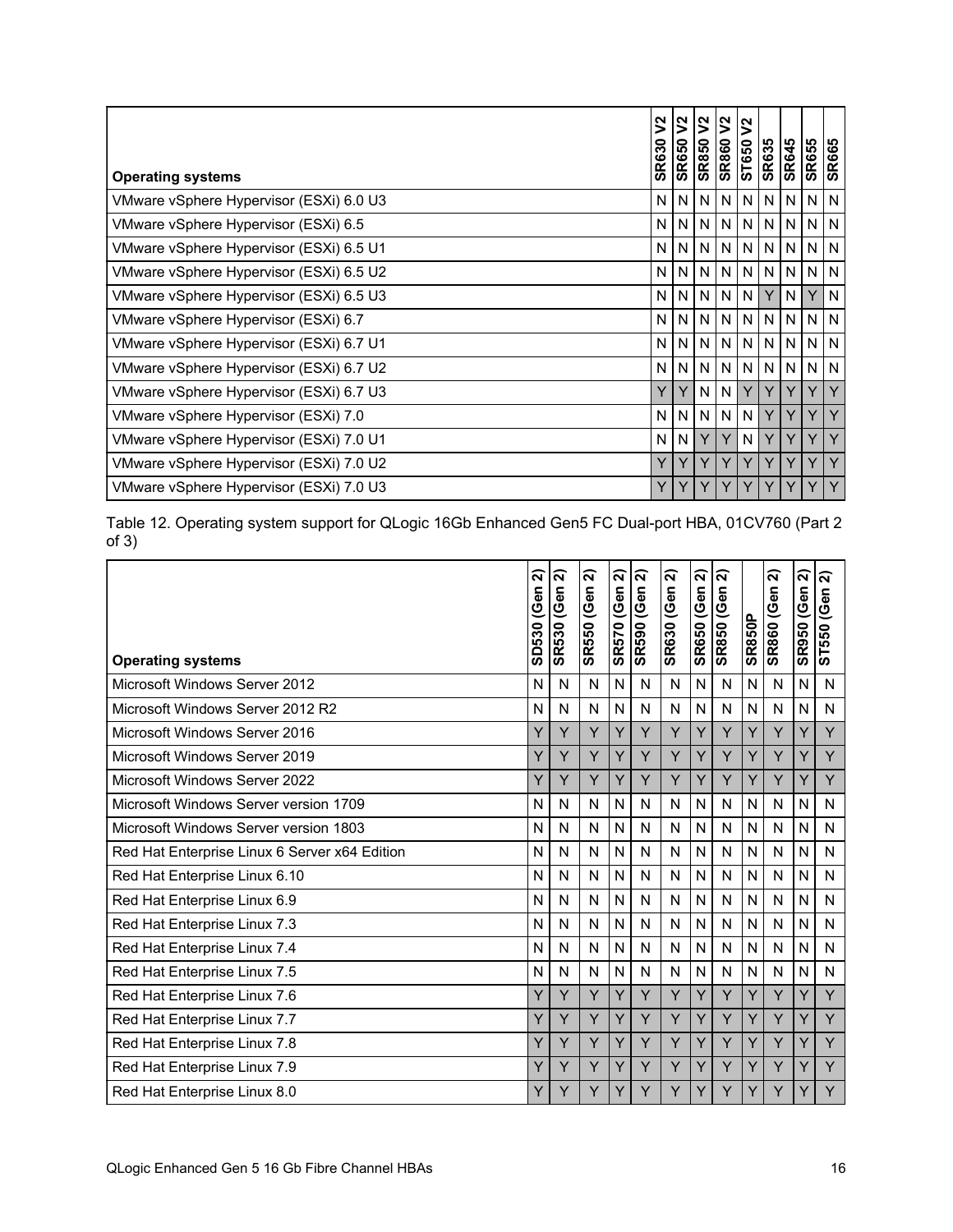| <b>Operating systems</b>                     | ส<br><b>SD530 (Gen</b> | ส<br><b>SR530 (Gen</b> | ล<br><b>SR550 (Gen</b> | ส<br>SR570 (Gen | ล<br><b>SR590 (Gen</b> | ล<br><b>SR630 (Gen</b> | ล<br><b>SR650 (Gen</b> | ส<br><b>SR850 (Gen</b> | <b>SR850P</b> | ล<br><b>SR860 (Gen</b> | ล<br><b>SR950 (Gen</b> | ন<br>(Gen<br>ST550 |
|----------------------------------------------|------------------------|------------------------|------------------------|-----------------|------------------------|------------------------|------------------------|------------------------|---------------|------------------------|------------------------|--------------------|
| Red Hat Enterprise Linux 8.1                 | Y                      | Y                      | Y                      | Y               | Ÿ                      | Ÿ                      | Y                      | Y                      | Y             | Y                      | Y                      | Y                  |
| Red Hat Enterprise Linux 8.2                 | Y                      | Y                      | Y                      | Y               | Υ                      | Y                      | Y                      | Y                      | Y             | Υ                      | Y                      | Y                  |
| Red Hat Enterprise Linux 8.3                 | Y                      | Y                      | Y                      | Y               | Y                      | Ÿ                      | Y                      | Y                      | Ý             | Y                      | Y                      | Y                  |
| Red Hat Enterprise Linux 8.4                 | Y                      | Y                      | Y                      | Y               | Y                      | Y                      | Y                      | Y                      | Y             | Y                      | Y                      | Y                  |
| Red Hat Enterprise Linux 8.5                 | Y                      | Y                      | Y                      | Υ               | Y                      | Y                      | Y                      | Y                      | Y             | Y                      | Y                      | Y                  |
| Red Hat Enterprise Linux 8.6                 | Y                      | Y                      | Y                      | Υ               | Y                      | Y                      | Y                      | Y                      | Y             | Y                      | Y                      | Y                  |
| Red Hat Enterprise Linux 9.0                 | Y                      | Y                      | Y                      | Y               | Y                      | Y                      | Υ                      | Y                      | Y             | Y                      | Y                      | Y                  |
| SUSE Linux Enterprise Server 11 SP4          | N                      | N                      | N                      | N               | N                      | N                      | N                      | N                      | N             | N                      | N                      | N                  |
| SUSE Linux Enterprise Server 11 SP4 with Xen | N                      | N                      | N                      | N               | N                      | N                      | N                      | N                      | N             | $\mathsf{N}$           | N                      | N                  |
| SUSE Linux Enterprise Server 12 SP2          | N                      | N                      | N                      | N               | N                      | N                      | N                      | N                      | N             | $\mathsf{N}$           | N                      | N                  |
| SUSE Linux Enterprise Server 12 SP2 with Xen | N                      | N                      | N                      | N               | N                      | N                      | N                      | N                      | N             | N                      | N                      | N                  |
| SUSE Linux Enterprise Server 12 SP3          | N                      | N                      | N                      | N               | N                      | N                      | N                      | $\mathsf{N}$           | Y             | N                      | N                      | N                  |
| SUSE Linux Enterprise Server 12 SP3 with Xen | N                      | N                      | N                      | N               | N                      | N                      | N                      | N                      | Y             | $\mathsf{N}$           | N                      | N                  |
| SUSE Linux Enterprise Server 12 SP4          | Y                      | Y                      | Y                      | Y               | Y                      | Y                      | Y                      | Y                      | Y             | Y                      | Y                      | Y                  |
| SUSE Linux Enterprise Server 12 SP4 with Xen | Y                      | Y                      | Y                      | Y               | Y                      | Y                      | Y                      | Y                      | Y             | Y                      | Y                      | Y                  |
| SUSE Linux Enterprise Server 12 SP5          | Υ                      | Y                      | Y                      | Υ               | Y                      | Y                      | Υ                      | Y                      | Y             | Y                      | Υ                      | Y                  |
| SUSE Linux Enterprise Server 12 SP5 with Xen | Y                      | Y                      | Y                      | Y               | Y                      | Ÿ                      | Y                      | Y                      | Y             | Y                      | Y                      | Y                  |
| SUSE Linux Enterprise Server 15              | Y                      | Y                      | Y                      | Y               | Υ                      | Y                      | Y                      | Y                      | Y             | Υ                      | Y                      | Y                  |
| SUSE Linux Enterprise Server 15 SP1          | Y                      | Y                      | Y                      | Y               | Y                      | Y                      | Y                      | Y                      | Y             | Y                      | Y                      | Y                  |
| SUSE Linux Enterprise Server 15 SP1 with Xen | Y                      | Y                      | Y                      | Υ               | Y                      | Y                      | Y                      | Y                      | Y             | Y                      | Y                      | Y                  |
| SUSE Linux Enterprise Server 15 SP2          | Y                      | Y                      | Y                      | Υ               | Y                      | Y                      | Y                      | Y                      | Y             | Y                      | Y                      | Y                  |
| SUSE Linux Enterprise Server 15 SP2 with Xen | Y                      | Y                      | Y                      | Y               | Y                      | Y                      | Y                      | Y                      | Y             | Y                      | Y                      | Y                  |
| SUSE Linux Enterprise Server 15 SP3          | Y                      | Y                      | Y                      | Υ               | Y                      | Y                      | Υ                      | Y                      | Y             | Y                      | Y                      | Y                  |
| SUSE Linux Enterprise Server 15 SP3 with Xen | Y                      | Y                      | Y                      | Y               | Y                      | Ÿ                      | Ÿ                      | Y                      | Ý             | Y                      | Ÿ                      | Y                  |
| SUSE Linux Enterprise Server 15 with Xen     | Υ                      | Y                      | Y                      | Y               | Y                      | Y                      | Y                      | Y                      | Y             | Y                      | Υ                      | Y                  |
| Ubuntu 18.04.5 LTS                           | N                      | N                      | N                      | ${\sf N}$       | N                      | N                      | N                      | $\mathsf{N}$           | N             | N                      | $\mathsf{N}$           | N                  |
| Ubuntu 20.04 LTS                             | N                      | ${\sf N}$              | N                      | ${\sf N}$       | Ν                      | ${\sf N}$              | N                      | ${\sf N}$              | N             | N                      | $\mathsf{N}$           | N                  |
| Ubuntu 22.04 LTS                             | N                      | N                      | N                      | ${\sf N}$       | $\mathsf{N}$           | $\mathsf{N}$           | N                      | $\mathsf{N}$           | N             | ${\sf N}$              | N                      | N                  |
| VMware vSphere Hypervisor (ESXi) 5.5         | N                      | $\mathsf{N}$           | N                      | $\mathsf{N}$    | N                      | $\mathsf{N}$           | N                      | $\mathsf{N}$           | N             | ${\sf N}$              | $\mathsf{N}$           | ${\sf N}$          |
| VMware vSphere Hypervisor (ESXi) 6.0 U3      | N                      | N                      | N                      | N               | N                      | N                      | Ν                      | N                      | N             | N                      | N                      | N                  |
| VMware vSphere Hypervisor (ESXi) 6.5         | N                      | N                      | N                      | N               | N                      | N                      | N                      | ${\sf N}$              | N             | ${\sf N}$              | $\mathsf{N}$           | N                  |
| VMware vSphere Hypervisor (ESXi) 6.5 U1      | N                      | N                      | N                      | N               | N                      | N                      | N                      | N                      | N             | N                      | N                      | N                  |
| VMware vSphere Hypervisor (ESXi) 6.5 U2      | Y                      | Y                      | Y                      | Υ               | Y                      | Y                      | Y                      | Y                      | Y             | Y                      | Y                      | Y                  |
| VMware vSphere Hypervisor (ESXi) 6.5 U3      | Υ                      | Y                      | Y                      | Υ               | Υ                      | Υ                      | Υ                      | Υ                      | Y             | Y                      | Y                      | Y                  |
| VMware vSphere Hypervisor (ESXi) 6.7         | N                      | N                      | N                      | N               | N                      | N                      | N                      | $\mathsf{N}$           | N             | ${\sf N}$              | $\mathsf{N}$           | N                  |
| VMware vSphere Hypervisor (ESXi) 6.7 U1      | Υ                      | Y                      | Y                      | Υ               | Y                      | Y                      | Y                      | Y                      | Y             | Y                      | Y                      | Y                  |
| VMware vSphere Hypervisor (ESXi) 6.7 U2      | Υ                      | Y                      | Y                      | Y               | Υ                      | Υ                      | Y                      | Y                      | Y             | Υ                      | Y                      | Y                  |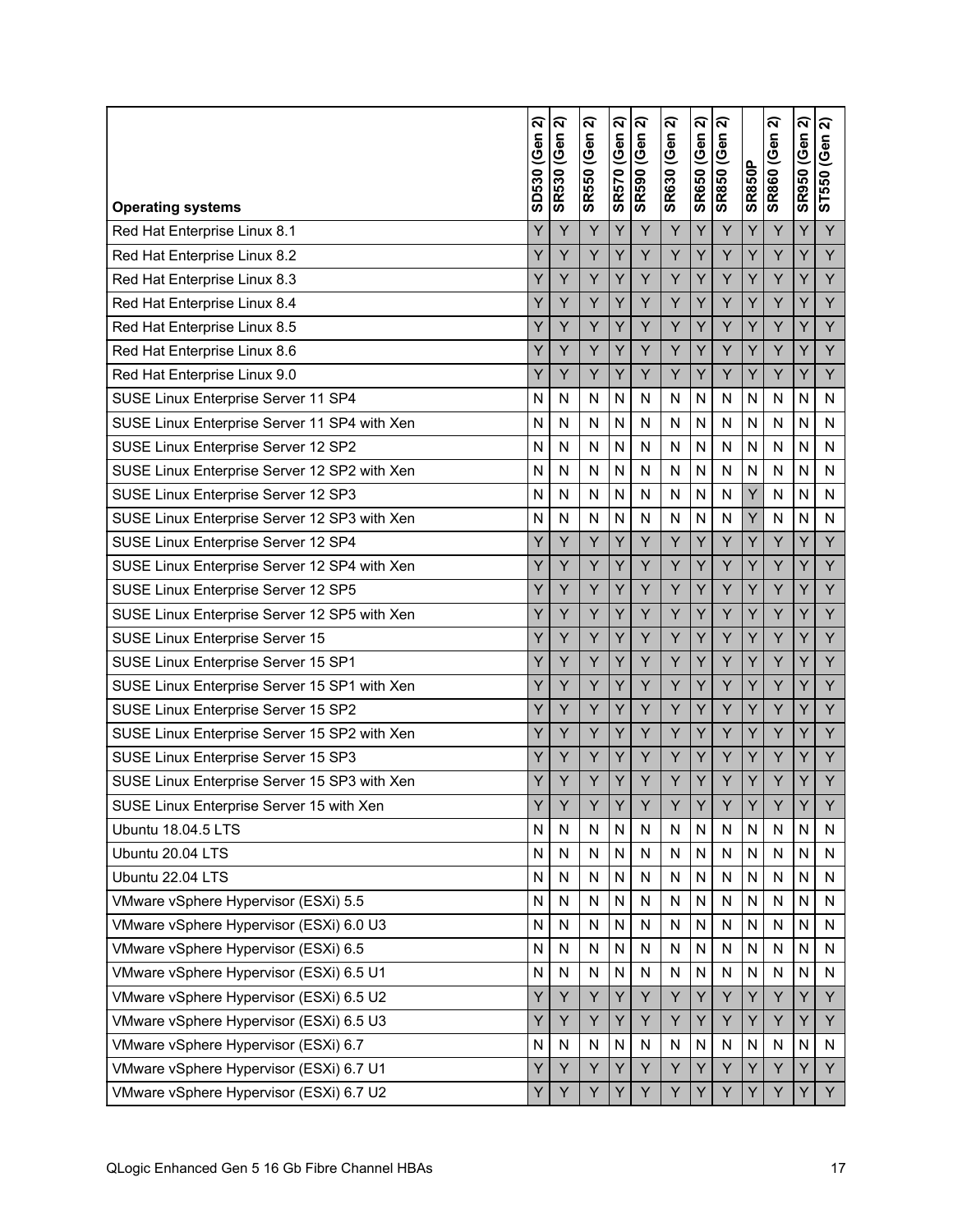<span id="page-17-0"></span>

| <b>Operating systems</b>                | ์จ<br>(Gen<br>SD530 | ส<br>(Gen<br><b>SR530</b> | ส<br>(Gen<br><b>SR550</b> | ์ส<br>(Gen<br><b>SR570</b> | ส<br>(Gen<br><b>SR590</b> | ส<br><b>Gen</b><br><b>SR630</b> | ส<br> <br>ပိ၏<br><b>SR650</b> | ์ล<br>Gen<br><b>SR850</b> | <b>SR850P</b> | ส<br>(Gen<br><b>SR860</b> | ส<br>ල<br>ල<br><b>SR950</b> | ์ล<br>ပိ<br>ST550 |
|-----------------------------------------|---------------------|---------------------------|---------------------------|----------------------------|---------------------------|---------------------------------|-------------------------------|---------------------------|---------------|---------------------------|-----------------------------|-------------------|
| VMware vSphere Hypervisor (ESXi) 6.7 U3 |                     |                           |                           |                            |                           |                                 |                               |                           |               |                           |                             |                   |
| VMware vSphere Hypervisor (ESXi) 7.0    |                     |                           |                           |                            |                           |                                 |                               |                           |               |                           |                             |                   |
| VMware vSphere Hypervisor (ESXi) 7.0 U1 |                     |                           |                           |                            |                           |                                 |                               |                           |               |                           |                             |                   |
| VMware vSphere Hypervisor (ESXi) 7.0 U2 |                     |                           |                           |                            |                           |                                 |                               |                           |               |                           |                             |                   |
| VMware vSphere Hypervisor (ESXi) 7.0 U3 |                     |                           |                           |                            |                           |                                 |                               |                           |               |                           |                             |                   |

Table 13. Operating system support for QLogic 16Gb Enhanced Gen5 FC Dual-port HBA, 01CV760 (Part 3 of 3)

| <b>Operating systems</b>                         | ╤<br>SD530 (Gen | ╤<br><b>SR530 (Gen</b> | ╤<br><b>SR550 (Gen</b> | ╤<br><b>SR570 (Gen</b> | ╤<br><b>SR590 (Gen</b> | ╤<br><b>SR630 (Gen</b> | ╤<br><b>SR650 (Gen</b> | ╤<br><b>SR850 (Gen</b> | ╤<br><b>SR860 (Gen</b> | $\ddot{ }$<br><b>SR950 (Gen</b> | ╤<br>ST550 (Gen | ନ୍ତି<br>E7<br>x3850/3950 X6 (6241 | $\widetilde{\mathcal{F}}$<br>E<br>x3850/3950 X6 (6241, | nx360 M5 (5465) | x3500 M5 (5464) | x3550 M5 (5463) | x3550 M5 (8869) | x3650 M5 (5462) | x3650 M5 (8871) |
|--------------------------------------------------|-----------------|------------------------|------------------------|------------------------|------------------------|------------------------|------------------------|------------------------|------------------------|---------------------------------|-----------------|-----------------------------------|--------------------------------------------------------|-----------------|-----------------|-----------------|-----------------|-----------------|-----------------|
| Microsoft Windows Server<br>2012                 | $\mathsf{N}$    | N                      | N                      | N                      | N                      | N                      | N                      | N                      | N                      | N                               | $\mathsf{N}$    | Y                                 | Y                                                      | Ÿ               | Y               | Y               | Y               | N               | Y               |
| Microsoft Windows Server<br>2012 R2              | Ÿ               | Y                      | Y                      | Y                      | Ÿ                      | Y                      | Y                      | Y                      | Y                      | Y                               | Y               | Y                                 | Y                                                      | Y               | Y               | Y               | Y               | N               | Y               |
| Microsoft Windows Server<br>2016                 | Ÿ               | Ÿ                      | Ÿ                      | Y                      | Y                      | Y                      | Y                      | Y                      | Y                      | Y                               | Y               | Y                                 | Y <sup>3</sup>                                         | Y               | Y               | Y               | Y               | Y               | Y               |
| Microsoft Windows Server<br>2019                 | Y               | Y                      | Y                      | Y                      | Y                      | Y                      | Y                      | Y                      | Y                      | Y                               | Y               | N                                 | Y                                                      | N               | N               | N               | Y               | N               | Y               |
| Microsoft Windows Server<br>2022                 | Ÿ               | Ÿ                      | Y                      | Y                      | Ÿ                      | Y                      | Ÿ                      | Y                      | Y                      | Y                               | Y               | N                                 | N                                                      | N               | N               | N               | N               | N               | N               |
| Microsoft Windows Server<br>version 1709         | Y               | Y                      | Y                      | Y                      | Y                      | Y                      | Y                      | Y                      | Y                      | Y                               | Y               | Y                                 | Y                                                      | Y               | Y               | Y               | Y               | Y               | Y               |
| Microsoft Windows Server<br>version 1803         | Y               | N                      | N                      | N                      | N                      | Y                      | Y                      | Y                      | Y                      | Y                               | N               | N                                 | $\mathsf{N}$                                           | N               | N               | N               | Y               | N               | Y               |
| Red Hat Enterprise Linux 6<br>Server x64 Edition | N               | N                      | Ÿ                      | N                      | N                      | N                      | N                      | N                      | N                      | N                               | $\mathsf{N}$    | Y                                 | Y                                                      | Y               | Y               | Y               | Y               | Y               | Y               |
| Red Hat Enterprise Linux 6.10                    | Υ               | Y                      | Y                      | Y                      | Y                      | Y                      | Y                      | Y                      | Y                      | Y                               | Y               | Y                                 | Y                                                      | Υ               | Y               | Y               | Y               | Y               | Y               |
| Red Hat Enterprise Linux 6.9                     | Ÿ               | Ÿ                      | Ÿ                      | Ÿ                      | Y                      | Ÿ                      | Y                      | Y                      | Y                      | Y                               | Y               | Y                                 | Y                                                      | Ÿ               | Y               | Ÿ               | Y               | Y               | Y               |
| Red Hat Enterprise Linux 7.3                     | Y               | Υ                      | Y                      | N                      | N                      | Y                      | Y                      | Y                      | N                      | Y                               | Y               | Y                                 | Y                                                      | Y               | Y               | Y               | Υ               | Y               | Y               |
| Red Hat Enterprise Linux 7.4                     | Υ               | Ÿ                      | Y                      | Υ                      | Y                      | Y                      | Y                      | Y                      | Y                      | Y                               | Y               | Y                                 | Y                                                      | Ÿ               | Y               | Y               | Y               | Y               | Y               |
| Red Hat Enterprise Linux 7.5                     | Y               | Ÿ                      | Ÿ                      | Y                      | Y                      | Y                      | Y                      | Y                      | Y                      | Y                               | Y               | Y                                 | Y                                                      | Y               | Y               | Y               | Y               | Y               | Ÿ               |
| Red Hat Enterprise Linux 7.6                     | Υ               | Y                      | Y                      | Y                      | Y                      | Y                      | Y                      | Y                      | Y                      | Y                               | Y               | Y                                 | Y                                                      | Y               | Y               | Υ               | Y               | Y               | Ÿ               |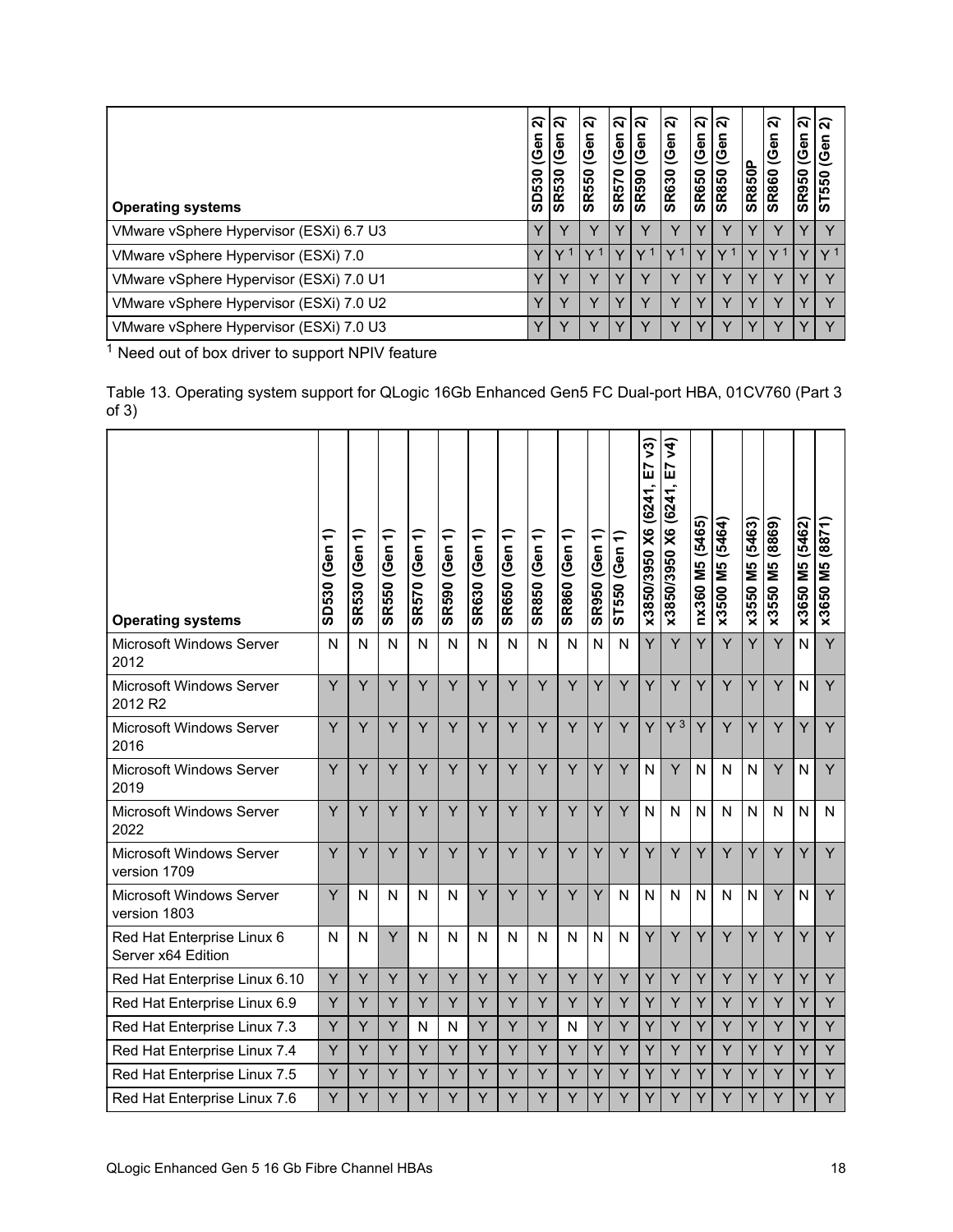| <b>Operating systems</b>                               | ╤<br>SD530 (Gen | ╤<br><b>SR530 (Gen</b> | ╤<br><b>SR550 (Gen</b> | ╤<br><b>SR570 (Gen</b> | ╤<br><b>SR590 (Gen</b> | ╤<br><b>SR630 (Gen</b> | ╤<br><b>SR650 (Gen</b> | ╤<br><b>SR850 (Gen</b> | ╤<br><b>SR860 (Gen</b> | SR950 (Gen 1) | ╤<br>ST550 (Gen | ୨3)<br>5<br>x3850/3950 X6 (6241, | λ4)<br>E7<br>x3850/3950 X6 (6241, | nx360 M5 (5465) | x3500 M5 (5464) | x3550 M5 (5463) | x3550 M5 (8869) | x3650 M5 (5462) | x3650 M5 (8871) |
|--------------------------------------------------------|-----------------|------------------------|------------------------|------------------------|------------------------|------------------------|------------------------|------------------------|------------------------|---------------|-----------------|----------------------------------|-----------------------------------|-----------------|-----------------|-----------------|-----------------|-----------------|-----------------|
| Red Hat Enterprise Linux 7.7                           | Y               | Y                      | Y                      | Y                      | Y                      | Y                      | Y                      | Y                      | Y                      | Y             | Y               | Y                                | Y                                 | Υ               | Y               | Y               | Y               | Y               | Y               |
| Red Hat Enterprise Linux 7.8                           | Y               | Y                      | Y                      | Y                      | Y                      | Y                      | Y                      | Y                      | Ÿ                      | Y             | Y               | Y                                | Y                                 | Y               | Y               | Y               | Y               | Y               | Y               |
| Red Hat Enterprise Linux 7.9                           | Y               | Y                      | Υ                      | Y                      | Υ                      | Υ                      | Υ                      | Y                      | Υ                      | Y             | Y               | Y                                | Y                                 | Υ               | Y               | Y               | Y               | Y               | Y               |
| Red Hat Enterprise Linux 8.0                           | Y               | Y                      | Y                      | Y                      | Y                      | Y                      | Ÿ                      | Y                      | Ÿ                      | Y             | Y               | N                                | Y                                 | N               | N               | N               | N               | N               | N               |
| Red Hat Enterprise Linux 8.1                           | Y               | Y                      | Y                      | Y                      | Y                      | Υ                      | Y                      | Y                      | Y                      | Y             | Υ               | N                                | Y                                 | N               | N               | N               | N               | N               | N               |
| Red Hat Enterprise Linux 8.2                           | Y               | Y                      | Y                      | Y                      | Υ                      | Υ                      | Υ                      | Y                      | Ÿ                      | Y             | Y               | N                                | Y                                 | N               | N               | N               | N               | N               | N               |
| Red Hat Enterprise Linux 8.3                           | Y               | Y                      | Y                      | Y                      | Y                      | Υ                      | Y                      | Y                      | Υ                      | Y             | Y               | N                                | Y                                 | N               | N               | N               | N               | N               | N               |
| Red Hat Enterprise Linux 8.4                           | Y               | Y                      | Y                      | Y                      | Y                      | Υ                      | Y                      | Y                      | Y                      | Y             | Y               | N                                | N                                 | N               | N               | N               | N               | N               | N               |
| Red Hat Enterprise Linux 8.5                           | Y               | Y                      | Y                      | Y                      | Ÿ                      | Y                      | Ÿ                      | Y                      | Ÿ                      | Y             | Y               | N                                | N                                 | N               | N               | N               | N               | N               | N               |
| Red Hat Enterprise Linux 8.6                           | Y               | Y                      | Y                      | Υ                      | Y                      | Υ                      | Y                      | Υ                      | Υ                      | Y             | Y               | N                                | N                                 | N               | N               | N               | N               | N               | N               |
| Red Hat Enterprise Linux 9.0                           | N               | N                      | N                      | N                      | N                      | N                      | N                      | N                      | N                      | N             | N               | N                                | N                                 | N               | N               | N               | N               | N               | N               |
| <b>SUSE Linux Enterprise Server</b><br>11 SP4          | Y               | Y                      | Y                      | Y                      | Y                      | Ÿ                      | Y                      | Ý                      | Ÿ                      | Y             | Y               | Y                                | Y                                 | Y               | Ÿ               | Y               | Y               | N               | Y               |
| <b>SUSE Linux Enterprise Server</b><br>11 SP4 with Xen | Y               | Y                      | Y                      | Y                      | Y                      | Y                      | Y                      | Y                      | Ÿ                      | Y             | Y               | Y                                | Y                                 | Ý               | Y               | Y               | Y               | N               | Y               |
| <b>SUSE Linux Enterprise Server</b><br>12 SP2          | Y               | Y                      | Y                      | N                      | N                      | Y                      | Y                      | Y                      | N                      | Y             | Y               | Y                                | Y                                 | Y               | Y               | Y               | Y               | Y               | Y               |
| <b>SUSE Linux Enterprise Server</b><br>12 SP2 with Xen | Y               | Y                      | Y                      | N                      | N                      | Y                      | Ÿ                      | Y                      | N                      | Y             | Y               | Y                                | Y                                 | Ý               | Y               | Y               | Y               | Y               | Y               |
| <b>SUSE Linux Enterprise Server</b><br>12 SP3          | Y               | Y                      | Y                      | Y                      | Y                      | Y                      | Y                      | Y                      | Ÿ                      | Y             | Y               | Y                                | Y                                 | Y               | Y               | Y               | Y               | Y               | Y               |
| <b>SUSE Linux Enterprise Server</b><br>12 SP3 with Xen | Y               | Y                      | Y                      | Y                      | Y                      | Y                      | Y                      | Y                      | Y                      | Y             | Y               | Y                                | Y                                 | Y               | Y               | Y               | Y               | Y               | Ÿ               |
| <b>SUSE Linux Enterprise Server</b><br>12 SP4          | Y               | Y                      | Y                      | Y                      | Y                      | Y                      | Y                      | Y                      | Y                      | Y             | Y               | Y.                               | Y                                 | Y               | Y               | Y               | Y               | Y               | Y               |
| <b>SUSE Linux Enterprise Server</b><br>12 SP4 with Xen | Y               | Y                      | Y                      | Y                      | Y                      | Y                      | Y                      | Y                      | Y                      | Y             | Y               | Y                                | Y                                 | Y               | Y               | Y               | Y               | Y               | Y               |
| <b>SUSE Linux Enterprise Server</b><br>12 SP5          | Y               | Y                      | Y                      | Y                      | Y                      | Y                      | Y                      | Y                      | Y                      | Y             | Y               | Y                                | Y                                 | Y               | Y               | Y               | Y               | Y               | Y               |
| <b>SUSE Linux Enterprise Server</b><br>12 SP5 with Xen | Y               | Y                      | Y                      | Y                      | Y                      | Y                      | Y                      | Y                      | Y                      | Y             | Y               | Y                                | Y                                 | Y               | Y               | Y               | Y               | Y               | Y               |
| <b>SUSE Linux Enterprise Server</b><br>15              | Y               | Y                      | Y                      | Y                      | Y                      | Y                      | Y                      | Y                      | Y                      | Y             | Y               | Y                                | Y                                 | Y               | N               | N               | Y               | N               | Y               |
| <b>SUSE Linux Enterprise Server</b><br>15 SP1          | Y               | Y                      | Y                      | Y                      | Y                      | Y                      | Y                      | Y                      | Y                      | Y             | Y               | Y                                | Y                                 | Y               | N               | N               | Y               | N               | Y               |
| <b>SUSE Linux Enterprise Server</b><br>15 SP1 with Xen | Y               | Y                      | Y                      | Y                      | Y                      | Y                      | Y                      | Y                      | Y                      | Υ             | Y               | Y.                               | Y                                 | Y               | $\mathsf{N}$    | N               | Y               | $\mathsf{N}$    | Y               |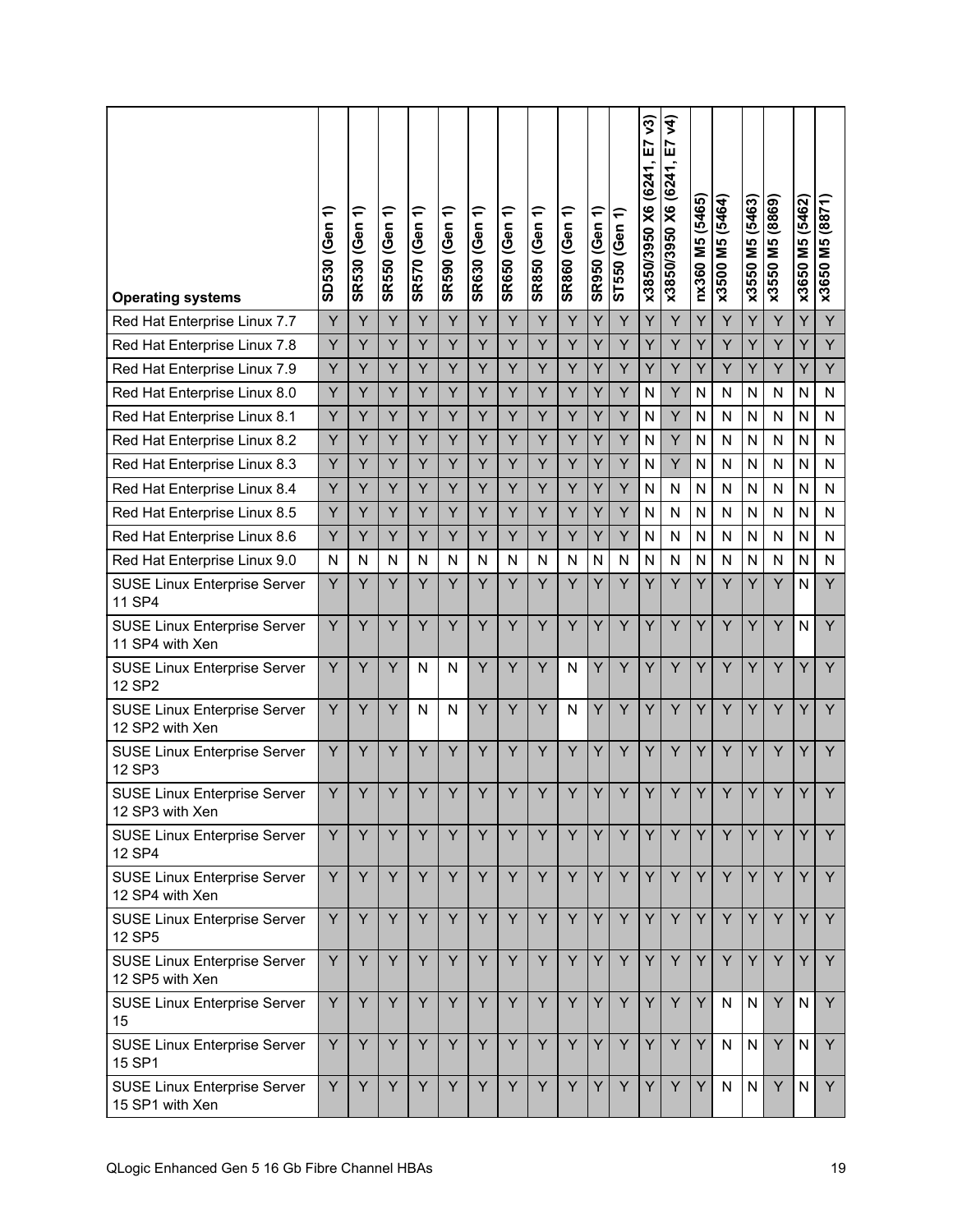| <b>Operating systems</b>                        | ╤<br>SD530 (Gen | ╤<br><b>SR530 (Gen</b> | SR550 (Gen 1)  | <b>SR570 (Gen 1)</b> | SR590 (Gen 1)  | ╤<br><b>SR630 (Gen</b> | SR650 (Gen 1)  | SR850 (Gen 1)  | SR860 (Gen 1)  | ╤<br><b>SR950 (Gen</b> | ST550 (Gen 1)  | 73)<br>E7<br>x3850/3950 X6 (6241 | र्<br><u>r</u><br>x3850/3950 X6 (6241, | nx360 M5 (5465) | x3500 M5 (5464) | x3550 M5 (5463) | x3550 M5 (8869) | x3650 M5 (5462) | M5 (8871)<br>x3650 |
|-------------------------------------------------|-----------------|------------------------|----------------|----------------------|----------------|------------------------|----------------|----------------|----------------|------------------------|----------------|----------------------------------|----------------------------------------|-----------------|-----------------|-----------------|-----------------|-----------------|--------------------|
| <b>SUSE Linux Enterprise Server</b><br>15 SP2   | Y               | Y                      | Y              | Y                    | Y              | Y                      | Y              | Y              | Y              | Υ                      | Y              | Ÿ                                | Y                                      | Y               | $\mathsf{N}$    | N               | Y               | N               | Y                  |
| SUSE Linux Enterprise Server<br>15 SP2 with Xen | Y               | Y                      | Y              | Y                    | Y              | Y                      | Y              | Y              | Y              | Υ                      | Y              | Y                                | Y                                      | Y               | $\mathsf{N}$    | N               | Y               | N               | Y                  |
| <b>SUSE Linux Enterprise Server</b><br>15 SP3   | Y               | Y                      | Y              | Υ                    | Y              | Y                      | Y              | Y              | Y              | Υ                      | Y              | $\mathsf{N}$                     | N                                      | N               | N               | N               | N               | N               | N                  |
| SUSE Linux Enterprise Server<br>15 SP3 with Xen | Y               | Y                      | Y              | Y                    | Y              | Y                      | Y              | Y              | Y              | Y                      | Y              | N                                | N                                      | N               | $\mathsf{N}$    | N               | $\mathsf{N}$    | N               | N                  |
| SUSE Linux Enterprise Server<br>15 with Xen     | Y               | Ÿ                      | Y              | Y                    | Y              | Y                      | Y              | Y              | Y              | Y                      | Y              | Y                                | Y                                      | Y               | $\mathsf{N}$    | N               | Y               | N               | Y                  |
| Ubuntu 18.04.5 LTS                              | N               | N                      | N              | N                    | N              | N                      | N              | N              | N              | N                      | N              | $\mathsf{N}$                     | N                                      | N               | N               | N               | N               | N               | N                  |
| Ubuntu 20.04 LTS                                | N               | N                      | N              | N                    | N              | N                      | N              | N              | N              | $\mathsf{N}$           | N              | N                                | N                                      | N               | N               | N               | N               | N               | N                  |
| Ubuntu 22.04 LTS                                | N               | N                      | N              | N                    | Ν              | N                      | N              | N              | N              | N                      | N              | N                                | N                                      | N               | N               | N               | N               | N               | N                  |
| VMware vSphere Hypervisor<br>(ESXi) 5.5         | N               | N                      | N              | N                    | Ν              | N                      | N              | N              | N              | $\mathsf{N}$           | N              | Y                                | N                                      | Y               | Y               | Y               | Y               | N               | Y                  |
| VMware vSphere Hypervisor<br>(ESXi) 6.0 U3      | Ÿ               | Ÿ                      | Y              | Y                    | Y              | Y                      | Y              | Y              | Y              | Y                      | Y              | Ÿ                                | Y                                      | Ÿ               | Y               | Y               | Y               | Y               | Y                  |
| VMware vSphere Hypervisor<br>(ESXi) 6.5         | Y               | Y                      | Y              | N                    | N              | Y                      | Y              | Y              | N              | Υ                      | Y              | N                                | Y                                      | Y               | Y               | Υ               | Y               | Y               | Y                  |
| VMware vSphere Hypervisor<br>(ESXi) 6.5 U1      | Y               | Ÿ                      | Y              | Y                    | Y              | Y                      | Y              | Y              | Y              | Y                      | Y              | N                                | Y                                      | Y               | Y               | Y               | Y               | Y               | Y                  |
| VMware vSphere Hypervisor<br>(ESXi) 6.5 U2      | Y               | $Y^2$                  | $Y^2$          | $Y^2$                | Y <sup>2</sup> | $Y^2$                  | $Y^2$          | Y              | Y              | Y                      | $Y^2$          | N                                | Y                                      | Y               | Y               | Y               | Y               | Y               | Y                  |
| VMware vSphere Hypervisor<br>(ESXi) 6.5 U3      | Y               | Y                      | Y              | Y                    | Y              | Y                      | Y              | Y              | Y              | Y                      | Y              | N                                | Y                                      | Y               | Y               | Y               | Y               |                 | Y                  |
| VMware vSphere Hypervisor<br>(ESXi) 6.7         | Y               | Υ                      | Y              | Y                    | Y              | Y                      | Y              | Y              | Y              | Y.                     | Y              | $\mathsf{N}$                     | Y                                      | Y               | Y <sup>4</sup>  | N               | Y <sup>4</sup>  | $\mathsf{N}$    | Y <sup>4</sup>     |
| VMware vSphere Hypervisor<br>(ESXi) 6.7 U1      | Y               | Y                      | Y              | Y                    | Y              | Y                      | Y              | Y              | Y              | Y                      | Y              | $\mathsf{N}$                     | Y                                      | Y               | Y <sup>4</sup>  | N               | Y <sup>4</sup>  | N               | Y <sup>4</sup>     |
| VMware vSphere Hypervisor<br>(ESXi) 6.7 U2      | Y               | Υ                      | Υ              | Y                    | Y              | Y                      | Y              | Y              | Y              | Υ                      | Y              | N                                | Y                                      | Y               | Y <sup>4</sup>  | $\mathsf{N}$    | Y <sup>4</sup>  | N               | Y <sup>4</sup>     |
| VMware vSphere Hypervisor<br>(ESXi) 6.7 U3      | Y               | Y                      | Y              | Y                    | Y              | Y                      | Y              | Y              | Y              | Y                      | Y              | $\mathsf{N}$                     | Y                                      | Y               | Y <sup>4</sup>  | N               | Y <sup>4</sup>  | N               | Y <sup>4</sup>     |
| VMware vSphere Hypervisor<br>(ESXi) 7.0         | Y <sup>1</sup>  | Y <sup>1</sup>         | Y <sup>1</sup> | Y                    | Y <sup>1</sup> | Y <sup>1</sup>         | Y <sup>1</sup> | Y <sup>1</sup> | Y <sup>1</sup> | Y.                     | Y <sup>1</sup> | $\mathsf{N}$                     | N                                      | ${\sf N}$       | N               | N               | N               | N               | N                  |
| VMware vSphere Hypervisor<br>(ESXi) 7.0 U1      | Y               | Y                      | Y              | Y                    | Y              | Y                      | Y              | Y              | Y              | Y                      | Y              | $\mathsf{N}$                     | N                                      | ${\sf N}$       | ${\sf N}$       | N               | ${\sf N}$       | $\mathsf{N}$    | N                  |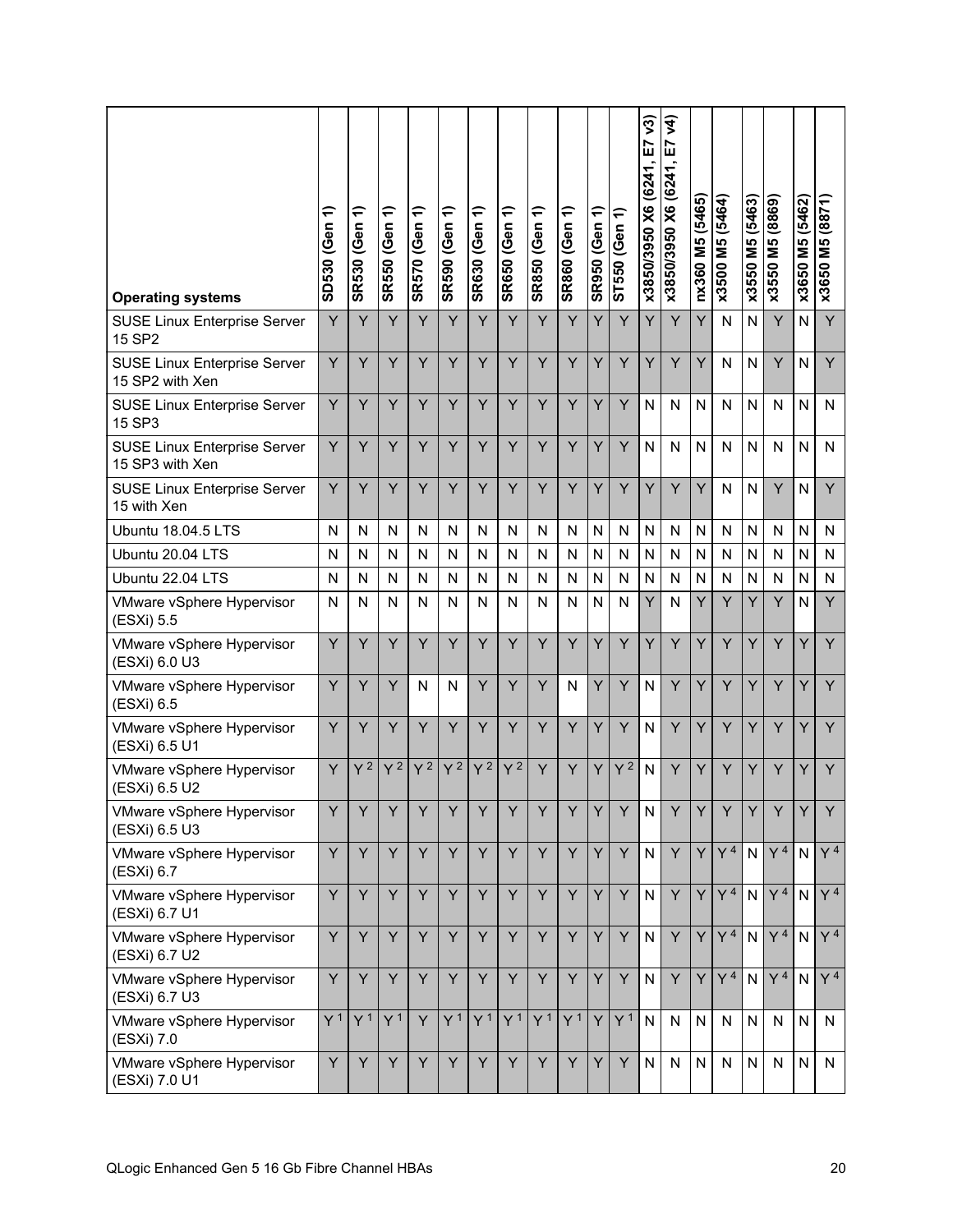| <b>Operating systems</b>                   | ╤<br>(Gen<br>SD530 | ╤<br>leen<br><b>SR530</b> | ⇐<br>(Gen<br><b>SR550</b> | ╤<br>leen<br><b>SR570</b> | €<br>Gen<br><b>SR590</b> | ╤<br>Gen<br><b>SR630</b> | ⇐<br>(Gen<br><b>SR650</b> | ╤<br>(Gen<br><b>SR850</b> | ុ<br>leen<br><b>SR860</b> | ₽<br>(Gen<br><b>SR950</b> | ∈<br>(Gen<br>ST550 | ν3)<br>ш<br>6241<br>$\times$<br>x3850/3950 | द्र<br>ÌШ<br>(6241)<br>$\overline{\mathsf{x}}$<br>0562/0582x | (5465)<br>ŠΜ<br>nx360 | (5464)<br>ΣМ<br>x3500 | (5463)<br>ΣM<br>x3550 | (8869)<br>Μ5<br>x3550 | (5462)<br>SIN<br>x3650 | (8871)<br>SM<br>x3650 |
|--------------------------------------------|--------------------|---------------------------|---------------------------|---------------------------|--------------------------|--------------------------|---------------------------|---------------------------|---------------------------|---------------------------|--------------------|--------------------------------------------|--------------------------------------------------------------|-----------------------|-----------------------|-----------------------|-----------------------|------------------------|-----------------------|
| VMware vSphere Hypervisor<br>(ESXi) 7.0 U2 | v                  | v                         | v                         | $\checkmark$              | v                        | v                        | $\checkmark$              | $\checkmark$              | v                         |                           | Y                  | N                                          | N                                                            | N.                    | N                     | N                     | N                     | N                      | N                     |
| VMware vSphere Hypervisor<br>(ESXi) 7.0 U3 | $\checkmark$       | $\checkmark$              | v                         | $\checkmark$              |                          |                          |                           | $\checkmark$              | v                         |                           | Y                  | N                                          | N                                                            | N.                    | N                     | N                     | N                     | N                      | N                     |

 $2$  The WWPN show wrong when created by excute FC-NPIV test under VM6.5.2 os.

 $^3$  [in box driver support only]

<sup>4</sup> Detail information please refer to Support Tip [HT506708](https://datacentersupport.lenovo.com/us/en/solutions/ht506708)

#### **SAN switches**

Lenovo offers the ThinkSystem DB Series of Fibre Channel SAN switches for high-performance storage expansion. See the DB Series product guides for models and configuration options:

• ThinkSystem DB Series SAN Switches: <https://lenovopress.com/storage/switches/rack#rt=product-guide>

For information about interoperability with storage servers, see the Lenovo Storage Interoperability Links article, available from:

<https://lenovopress.com/lp0584-lenovo-storage-interoperability-links>

#### **Warranty**

The QLogic Enhanced Gen 5 16 Gb FC HBAs carry a one-year limited warranty. When installed in a supported server, the adapters assume the server's base warranty and any Lenovo Services warranty upgrade.

#### **Physical specifications**

The QLogic Enhanced Gen 5 16 Gb FC HBAs have the following dimensions (approximate):

- Low profile form factor card
- 168 mm x 69 mm (6.60 in. x 2.7 in.)
- Standard (3U) and low-profile (2U) brackets included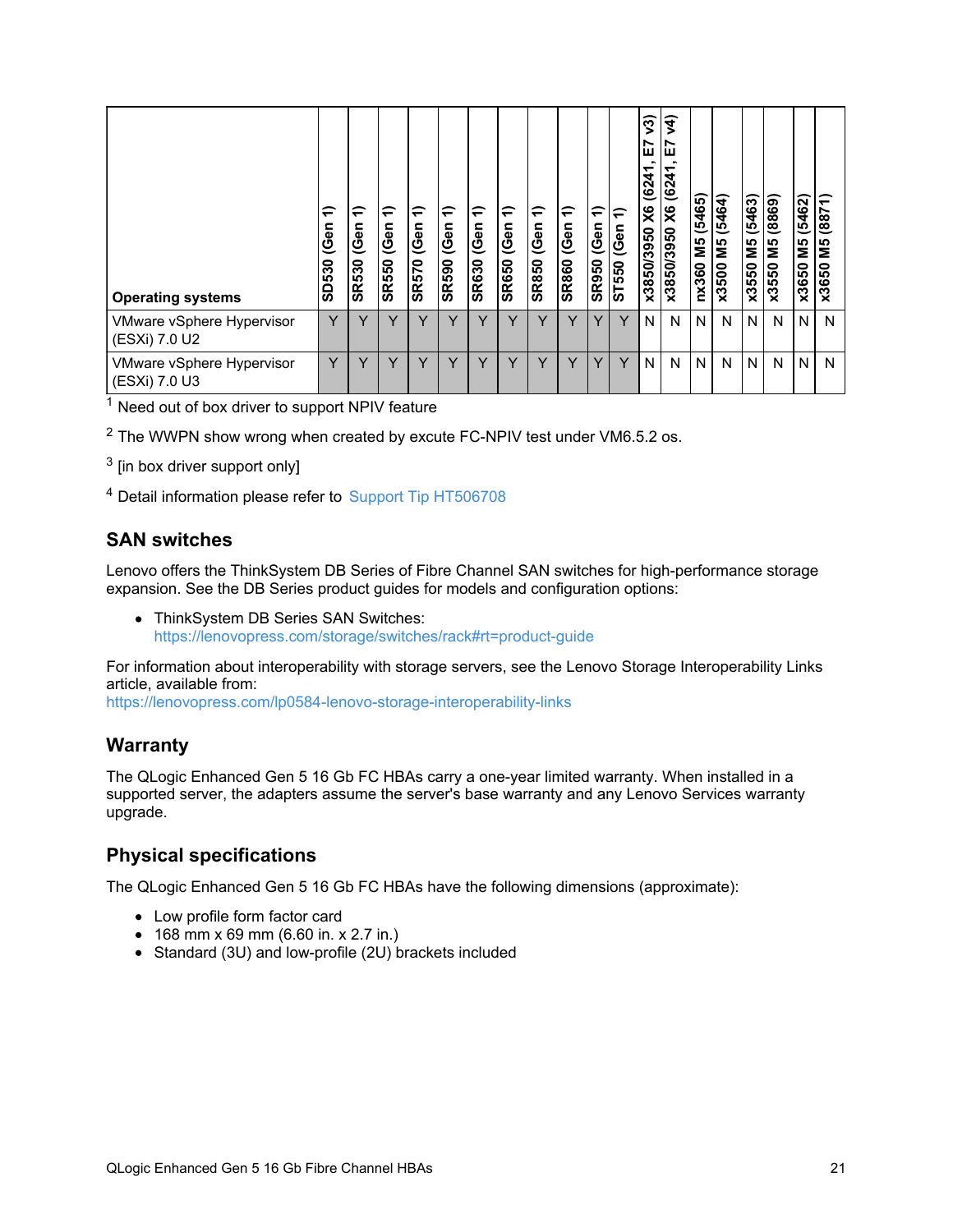## **Operating environment**

The QLogic Enhanced Gen 5 16 Gb FC HBAs are supported in the following environment:

- Temperature:
	- Operating: 0 55 °C (32 131 °F)
	- Storage: -20 70 °C (-4 185 °F)
- Relative humidity:
	- Operating: 10 90% (non-condensing)
	- Storage: 5 95% (non-condensing)

### **Agency approvals**

The QLogic Enhanced Gen 5 16 Gb FC HBAs conform to the following regulations:

- AS/NZS CISPR22:2009+A1, Class A
- CSA 22.2, No. 60950-1-07 (2nd Edition)
- EN55022:2010, Class A
- **EN55024:2010**
- EU (CE Mark)
- FCC Rules, Part 15, Class A
- Industry Canada, ICES-003, Class A
- Japan VCCI, Class A
- Korea KC-RRA, Class A
- TUV EN60950-1:2006+A11+A1+A12 (2nd Edition)
- Taiwan BSMI, Class A
- UL60950-1 (2nd Edition)

### **Related publications and links**

For more information, see the following resources:

- Lenovo ThinkSystem network adapter summary <https://lenovopress.com/lp0765-networking-options-for-thinksystem-servers>
- Lenovo server options product page <https://www.lenovo.com/us/en/data-center/options/>
- Lenovo Storage Interoperability Links <https://lenovopress.com/lp0584-lenovo-storage-interoperability-links>
- Lenovo support <http://support.lenovo.com>
- Lenovo ServerProven <http://static.lenovo.com/us/en/serverproven/xseries/sharedstorage/samatrix.shtml>

## **Related product families**

Product families related to this document are the following:

• Host Bus [Adapters](https://lenovopress.lenovo.com/servers/options/hba)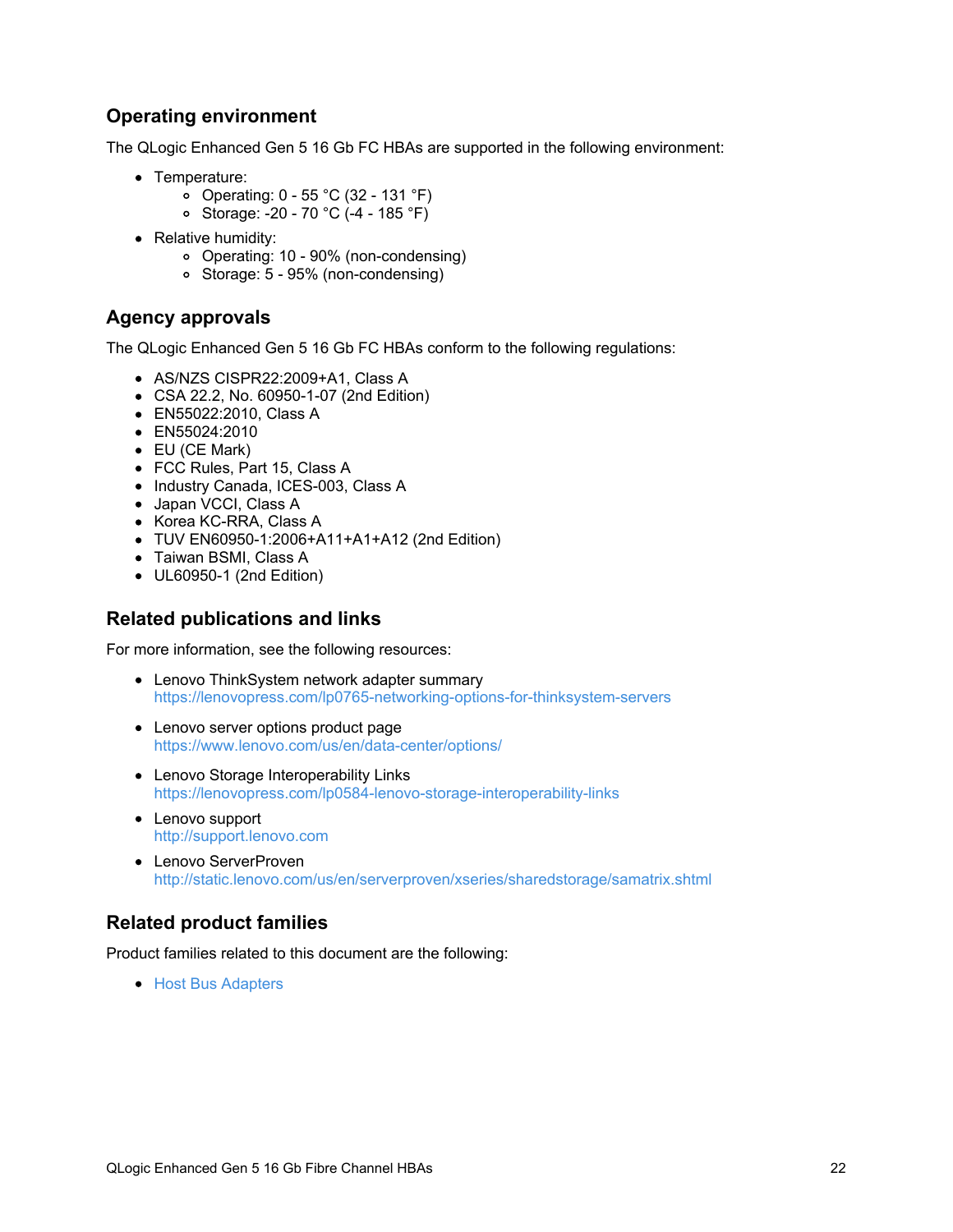### **Notices**

Lenovo may not offer the products, services, or features discussed in this document in all countries. Consult your local Lenovo representative for information on the products and services currently available in your area. Any reference to a Lenovo product, program, or service is not intended to state or imply that only that Lenovo product, program, or service may be used. Any functionally equivalent product, program, or service that does not infringe any Lenovo intellectual property right may be used instead. However, it is the user's responsibility to evaluate and verify the operation of any other product, program, or service. Lenovo may have patents or pending patent applications covering subject matter described in this document. The furnishing of this document does not give you any license to these patents. You can send license inquiries, in writing, to:

Lenovo (United States), Inc. 8001 Development Drive Morrisville, NC 27560 U.S.A. Attention: Lenovo Director of Licensing

LENOVO PROVIDES THIS PUBLICATION "AS IS" WITHOUT WARRANTY OF ANY KIND, EITHER EXPRESS OR IMPLIED, INCLUDING, BUT NOT LIMITED TO, THE IMPLIED WARRANTIES OF NON-INFRINGEMENT, MERCHANTABILITY OR FITNESS FOR A PARTICULAR PURPOSE. Some jurisdictions do not allow disclaimer of express or implied warranties in certain transactions, therefore, this statement may not apply to you.

This information could include technical inaccuracies or typographical errors. Changes are periodically made to the information herein; these changes will be incorporated in new editions of the publication. Lenovo may make improvements and/or changes in the product(s) and/or the program(s) described in this publication at any time without notice.

The products described in this document are not intended for use in implantation or other life support applications where malfunction may result in injury or death to persons. The information contained in this document does not affect or change Lenovo product specifications or warranties. Nothing in this document shall operate as an express or implied license or indemnity under the intellectual property rights of Lenovo or third parties. All information contained in this document was obtained in specific environments and is presented as an illustration. The result obtained in other operating environments may vary. Lenovo may use or distribute any of the information you supply in any way it believes appropriate without incurring any obligation to you.

Any references in this publication to non-Lenovo Web sites are provided for convenience only and do not in any manner serve as an endorsement of those Web sites. The materials at those Web sites are not part of the materials for this Lenovo product, and use of those Web sites is at your own risk. Any performance data contained herein was determined in a controlled environment. Therefore, the result obtained in other operating environments may vary significantly. Some measurements may have been made on development-level systems and there is no guarantee that these measurements will be the same on generally available systems. Furthermore, some measurements may have been estimated through extrapolation. Actual results may vary. Users of this document should verify the applicable data for their specific environment.

#### **© Copyright Lenovo 2022. All rights reserved.**

This document, LP0494, was created or updated on February 18, 2021.

Send us your comments in one of the following ways:

- Use the online Contact us review form found at: <https://lenovopress.lenovo.com/LP0494>
- Send your comments in an e-mail to: [comments@lenovopress.com](mailto:comments@lenovopress.com?subject=Feedback for LP0494)

This document is available online at <https://lenovopress.lenovo.com/LP0494>.